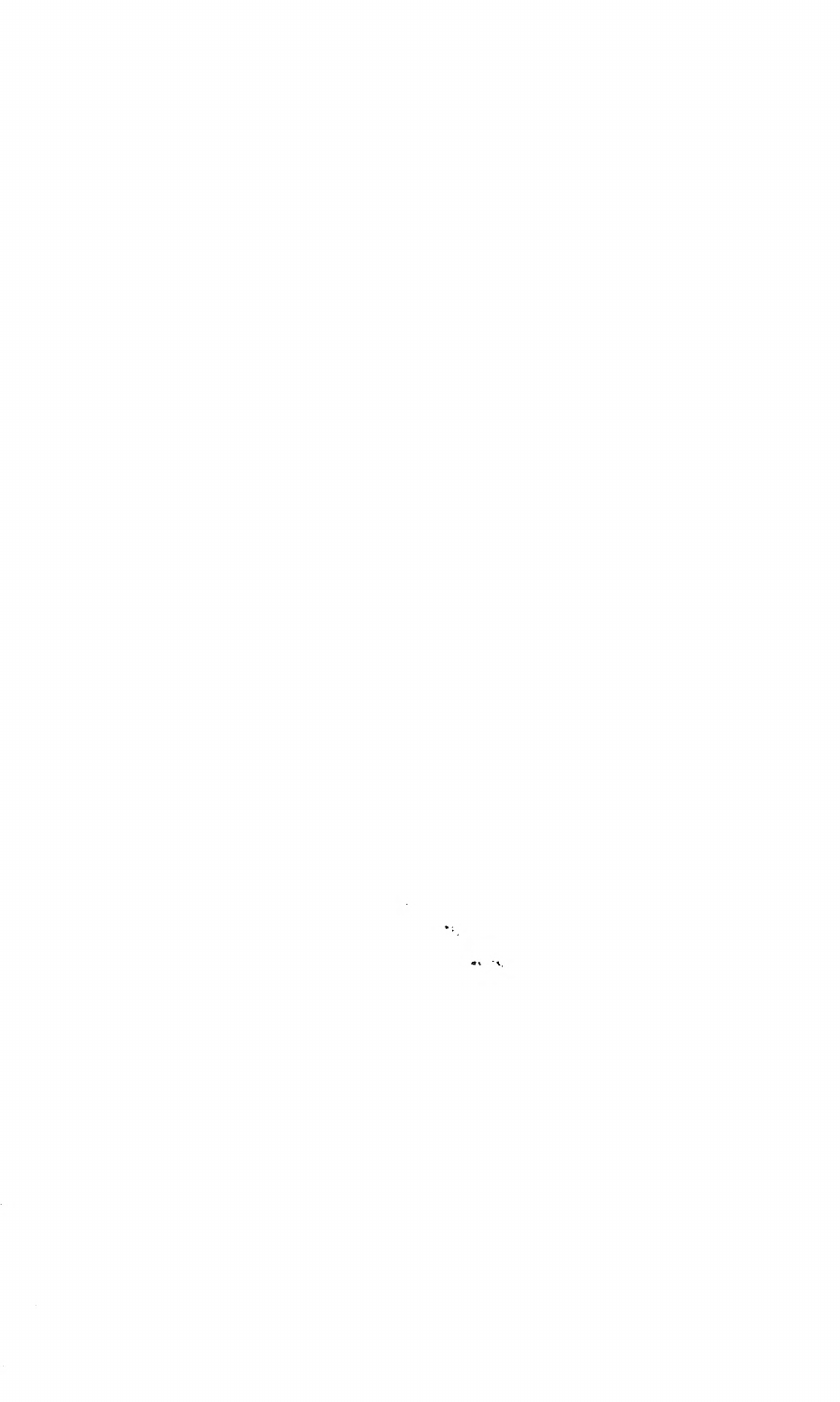### Votes for State Committee — Continued

| <b>Third Middlesex</b><br>and Norfolk<br><b>District</b>                                                                                                                                                                                                                                                                                                                   | Maudyea M. Campbell<br>of Newton                                                                       | Charlotte R. Thornbury<br>Newton<br>ซี                                                                   | All Others | Blanks                                                                                                          | Total Votes Cast                                                                                                       |
|----------------------------------------------------------------------------------------------------------------------------------------------------------------------------------------------------------------------------------------------------------------------------------------------------------------------------------------------------------------------------|--------------------------------------------------------------------------------------------------------|----------------------------------------------------------------------------------------------------------|------------|-----------------------------------------------------------------------------------------------------------------|------------------------------------------------------------------------------------------------------------------------|
|                                                                                                                                                                                                                                                                                                                                                                            | 750<br>1423<br>2173                                                                                    | 468<br>915<br>1383                                                                                       |            | 989<br>998<br>1987                                                                                              | 2207<br>3336<br>5543                                                                                                   |
| Middlesex and<br><b>Suffolk</b><br>District                                                                                                                                                                                                                                                                                                                                | Sybil Danforth<br>of Watertown                                                                         | Augusta Hornblower<br>of Watertown                                                                       | All Others | Blanks                                                                                                          | <b>Total Votes Cast</b>                                                                                                |
| Belmont: Precincts 1, 4, 5, 6, 7, 8                                                                                                                                                                                                                                                                                                                                        | 622                                                                                                    | 545                                                                                                      |            | 307                                                                                                             | 1474                                                                                                                   |
| BOSTON, Ward 21:<br>Precincts 7, 8, 9, 10, 11,<br>12, 13, 14, 15, 16, Ward 22.                                                                                                                                                                                                                                                                                             | 145                                                                                                    | 103                                                                                                      |            | 253                                                                                                             | 501                                                                                                                    |
| CAMBRIDGE:<br>2. Jane 100 - an aminometricome<br>Wards 7, 9, 10, 11<br>and the common and one momentum<br>Watertown<br>$\sim$ $\sim$<br>Totals <b>Election Communication</b> and the communications of the contract of the contract of the contract of the contract of the contract of the contract of the contract of the contract of the contract of the contract of the | 212<br>633<br>1612                                                                                     | 198<br>245<br>1091                                                                                       |            | 165<br>171<br>896                                                                                               | 575<br>1049<br>3599                                                                                                    |
| Middlesex and<br>Worcester<br><b>District</b>                                                                                                                                                                                                                                                                                                                              | Constance F. Henry<br>of Harvard                                                                       | Jeanne S. Kangas<br>Boxborough<br>ธี                                                                     | All Others | <b>Blanks</b>                                                                                                   | <b>Total Votes Cast</b>                                                                                                |
| Ayer<br>Concord<br>Harvard<br>Littleton<br>MARLBOROUGH<br>Maynard<br>a componente de componente de compo<br>Northborough<br>and a company of the company and<br>Shirley<br>and an international contractor and completed<br>$\sim$ $\sim$ $\sim$<br>Stow<br>Sudbury<br>man ar an historiadau manurida<br>Totals                                                            | 260<br>63<br>51<br>80<br>55<br>410<br>364<br>95<br>102<br>293<br>47<br>260<br>66<br>103<br>257<br>2506 | 884<br>82<br>63<br>56<br>145<br>689<br>37<br>145<br>212<br>218<br>175<br>194<br>69<br>215<br>347<br>3531 |            | 103<br>$\frac{21}{22}$<br>26<br>9<br>439<br>19<br>46<br>42<br>$\frac{132}{33}$<br>96<br>26<br>46<br>301<br>1361 | 1247<br>166<br>136<br>162<br>209<br>1538<br>420<br>286<br>356<br>643<br>255<br>$\frac{550}{161}$<br>364<br>905<br>7398 |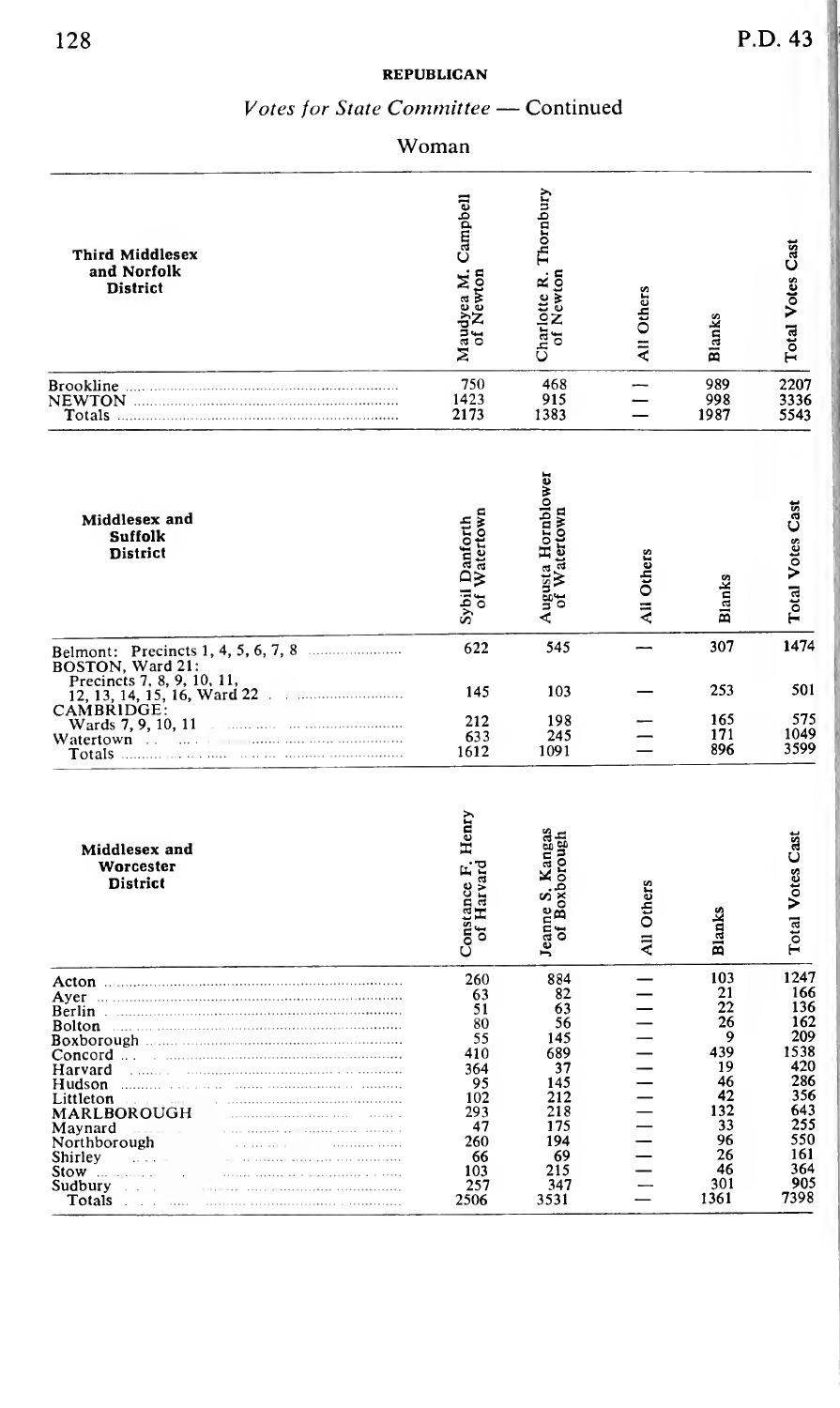# Votes for State Committee — Continued

| Norfolk<br>District                                                                                                                                                                                                                                                       | Kathryn D. Roberts<br>of Quincy                                | All Others                                   | Blanks                                                      | Total Votes Cast                                               |
|---------------------------------------------------------------------------------------------------------------------------------------------------------------------------------------------------------------------------------------------------------------------------|----------------------------------------------------------------|----------------------------------------------|-------------------------------------------------------------|----------------------------------------------------------------|
| <b>Braintree</b><br><b>The Communication of the Communication</b><br>Holbrook<br>the commission of the commission of the<br>QUINCY<br>Totals<br>$\mathcal{L} = \mathcal{L}$                                                                                               | 1220<br>257<br>2347<br>3824                                    | $\overline{\mathbf{c}}$<br>$\mathbf{1}$<br>3 | 424<br>135<br>774<br>1338                                   | 1646<br>392<br>3127<br>5165                                    |
| Norfolk and<br>Plymouth<br><b>District</b>                                                                                                                                                                                                                                | Paula E. Logan<br>of Hingham                                   | All Others                                   | Blanks                                                      | Total Votes Cast                                               |
| <b>The Community Community Community</b><br>Hull<br>a an inneressement of the<br>Marshfield<br>and the committee of the committee<br>Scituate<br>Weymouth<br>and the con-<br>Totals<br>a company of the company and the company of the<br>$\sim$<br>and a state           | 561<br>437<br>1177<br>122<br>593<br>269<br>651<br>1527<br>5337 | $\mathbf{1}$<br>$\frac{1}{2}$                | 166<br>157<br>341<br>78<br>263<br>352<br>235<br>557<br>2149 | 727<br>594<br>1518<br>200<br>857<br>621<br>886<br>2085<br>7488 |
| Norfolk and<br>Suffolk<br><b>District</b>                                                                                                                                                                                                                                 | Anne R. Cruickshank<br>of Boston                               | All Others                                   | Blanks                                                      | Total Votes Cast                                               |
| <b>BOSTON:</b><br>Ward 18: Precincts 1, 4, 5, 6, 7, 8, 9, 10,<br>11, 12, 13, 14, 15, 16, 17, 18, 19,<br>Canton<br>Norfolk<br>Sharon<br>Walpole<br>a martin communication de construction de communication de communication de communication de communication de<br>Totals | 170<br>373<br>164<br>470<br>367<br>557<br>2101                 | 3<br>$\frac{1}{3}$                           | 357<br>200<br>68<br>292<br>120<br>248<br>1285               | 527<br>576<br>232<br>762<br>487<br>805<br>3389                 |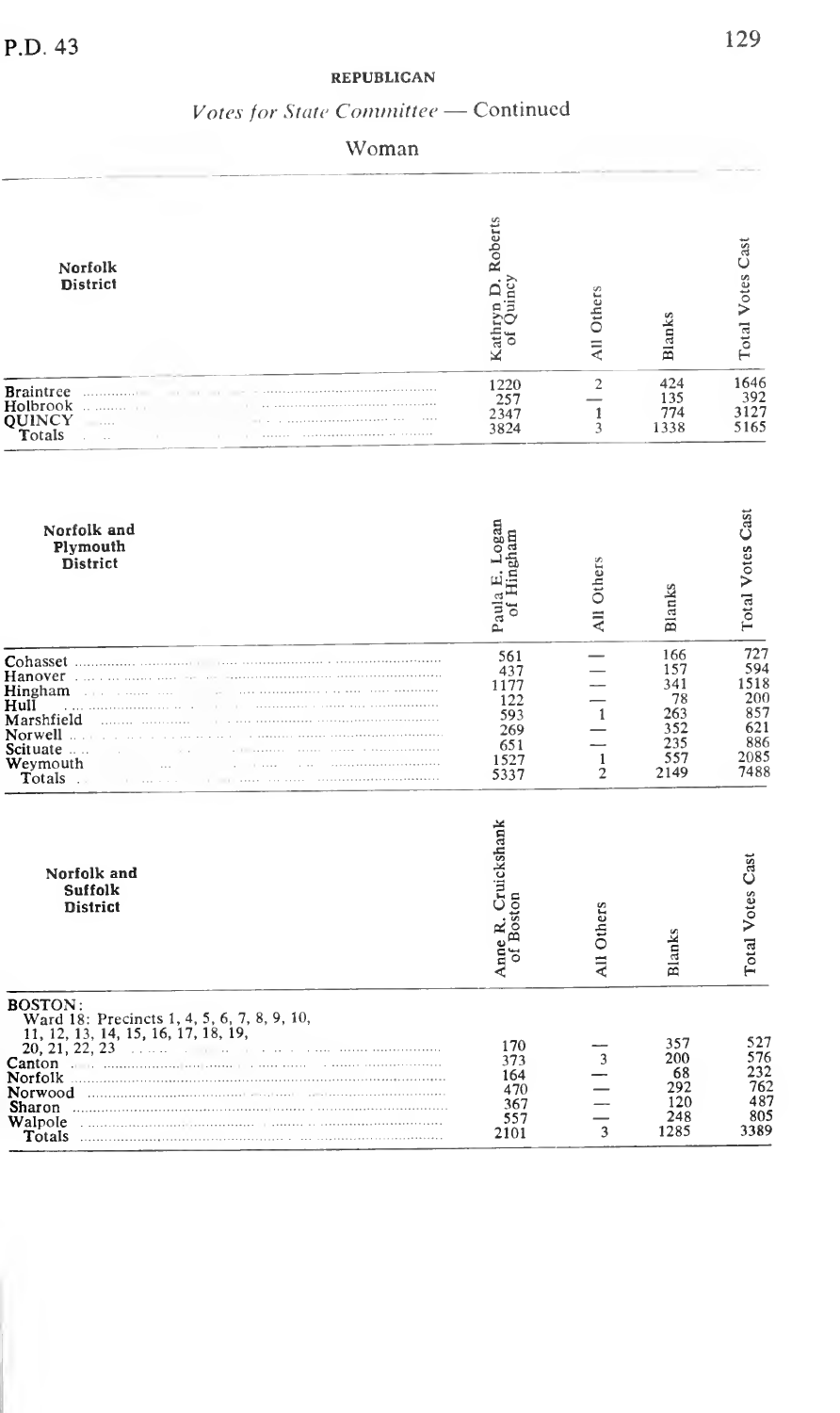# Votes for State Committee — Continued

| Plymouth and<br>Norfolk<br>District                                                                                                                                                                                                                        |                                              | Janet B. Werner<br>of Brockton           |                      | <b>Blanks</b>                                                            | Total Votes Cast                                                                                                            |
|------------------------------------------------------------------------------------------------------------------------------------------------------------------------------------------------------------------------------------------------------------|----------------------------------------------|------------------------------------------|----------------------|--------------------------------------------------------------------------|-----------------------------------------------------------------------------------------------------------------------------|
| Abington<br>Avon<br><b>BROCKTON</b><br>Rockland<br>Stoughton<br>a marie ( ) = ( ) = communication<br>Totals                                                                                                                                                |                                              | 321<br>109<br>$\frac{1376}{255}$<br>2325 | $ 11111 $ All Others | 106<br>$\frac{60}{526}$<br>$\frac{526}{118}$<br>$\frac{354}{54}$<br>1164 | $\begin{array}{r}\n 427 \\  \hline\n 169 \\  \hline\n 1902 \\  373 \\  \hline\n 618 \\  \hline\n 100\n \end{array}$<br>3489 |
| <b>First Suffolk</b><br>District                                                                                                                                                                                                                           | Catherine F. Clark<br>of Boston              | Anne B. R. Witherby<br>of Boston         | All Others           | Blanks                                                                   | Total Votes Cast                                                                                                            |
| BOSTON:<br>Ward 3, Precincts 5, 6, 7, 8<br>Wards 5, 6, & 7; Ward 8,<br>Precincts 1, 2, 6; Ward 13,<br>Precincts 3, 5, 6, 7, 8, 9, 10;<br>Ward 21, Precincts 1, 2, 3, 4, 5, 6<br>Ward 21, Precincts 1, 2, 3, 4, 5, 6<br>the committee of the com-<br>Totals | 416<br>416                                   | 845<br>845                               |                      | 556<br>556                                                               | 1817<br>1817                                                                                                                |
| <b>Second Suffolk</b><br>District                                                                                                                                                                                                                          | Marilyn Rollins<br>of Boston                 | Barbara Ann Thomas<br>of Boston          | All Others           | Blanks                                                                   | Total Votes Cast                                                                                                            |
| BOSTON:<br>Ward 4, Ward 8,<br>Yercincts 3, 4, 5, 7, Ward 9,<br>Ward 10, Precincts 1, 2, 5, 6, 7,<br>Ward 11, Precinct 1, 2, 3,<br>Ward 12, Ward 13, Precincts<br>1, 2, 4, Ward 14, Ward 18,<br>Precincts 2, 3                                              | 255<br>255                                   | 342<br>342                               |                      | $623$<br>$623$                                                           | 1220<br>1220                                                                                                                |
| Suffolk, Essex<br>and Middlesex<br>District                                                                                                                                                                                                                | Margaret J. Bly<br>of Revere                 | Barbara Clinton<br>of Revere             | All Others           | Blanks                                                                   | Total Votes Cast                                                                                                            |
| <b>CHELSEA</b><br>EVERETT<br>REVERE<br>÷.<br>Saugus<br>Totals                                                                                                                                                                                              | 41<br>$\frac{133}{220}$<br>$\frac{431}{825}$ | 86<br>233<br>261<br>237<br>817           |                      | $\frac{71}{268}$<br>113<br>601                                           | 198<br>$634$<br>$63$<br>$781$<br>2243                                                                                       |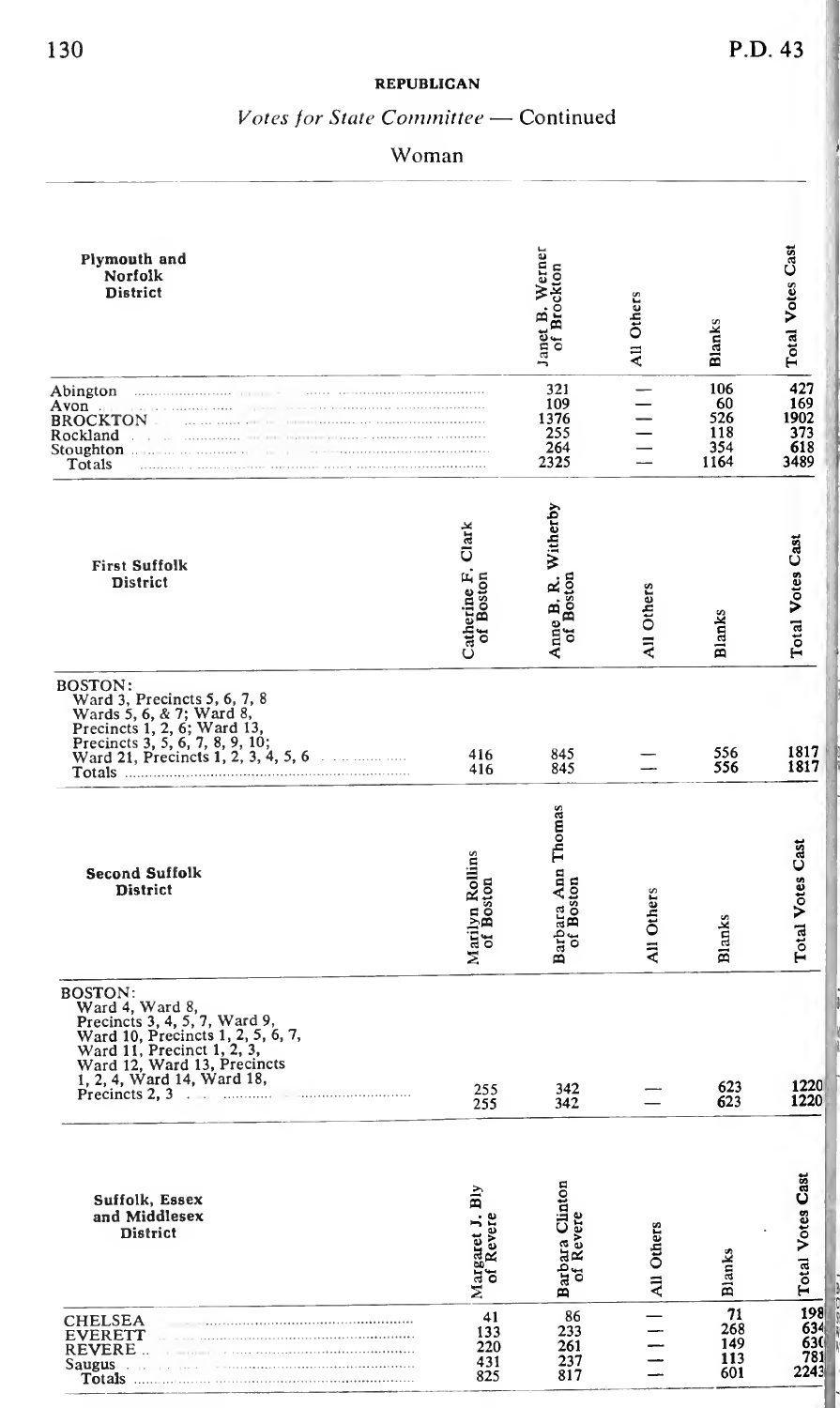### Votes for State Committee - Continued

| Suffolk and<br>Middlesex<br>District                                                                                                                                                                                                                                                                                                                                                                                                                                                | Mary B. Newman<br>of Cambridge     | All Others                      | Blanks                         | Total Votes Cast                  |
|-------------------------------------------------------------------------------------------------------------------------------------------------------------------------------------------------------------------------------------------------------------------------------------------------------------------------------------------------------------------------------------------------------------------------------------------------------------------------------------|------------------------------------|---------------------------------|--------------------------------|-----------------------------------|
| BOSTON:<br>Wards 1, 2, Ward 3,<br>Precincts 1, 2, 3, 4<br>CAMBRIDGE:                                                                                                                                                                                                                                                                                                                                                                                                                | 132                                |                                 | 196                            | 328                               |
| Wards 1, 2, 3, 4, 5, 6, 8<br>Winthrop <b>Election Communication</b> and the <b>Winthrop</b><br>Totals                                                                                                                                                                                                                                                                                                                                                                               | $\frac{778}{216}$<br>1126          |                                 | 205<br>246<br>647              | 983<br>462<br>1773                |
| <b>First Suffolk</b><br>and Norfolk<br><b>District</b>                                                                                                                                                                                                                                                                                                                                                                                                                              | Irene C. Caldwell<br>of Boston     | All Others                      | <b>Blanks</b>                  | Total Votes Cast                  |
| <b>BOSTON:</b><br>Ward 10, Precincts 3, 4, 8, 9,<br>Ward 11, Precincts 4, 5, 6, 7, 8, 9, 10,<br>Wards 19, 20<br>Dedham<br>Westwood<br>Totals                                                                                                                                                                                                                                                                                                                                        | 453<br>902<br>839<br>2194          | $\frac{1}{1}$<br>$\overline{2}$ | 847<br>389<br>277<br>1513      | 1300<br>1292<br>1117<br>3709      |
| <b>Second Suffolk</b><br>and Norfolk<br><b>District</b>                                                                                                                                                                                                                                                                                                                                                                                                                             | Gloria R. Bailey<br>of Milton      | All Others                      | <b>Blanks</b>                  | Total Votes Cast                  |
| Milton<br>Randolph<br>$\begin{minipage}{0.9\linewidth} \begin{tabular}{l} \hline \textbf{1} & \textbf{1} & \textbf{1} & \textbf{1} & \textbf{1} & \textbf{1} & \textbf{1} & \textbf{1} & \textbf{1} & \textbf{1} & \textbf{1} & \textbf{1} & \textbf{1} & \textbf{1} & \textbf{1} & \textbf{1} & \textbf{1} & \textbf{1} & \textbf{1} & \textbf{1} & \textbf{1} & \textbf{1} & \textbf{1} & \textbf{1} & \textbf{1} & \textbf{1} & \textbf{1} & \textbf{1} &$<br>Totals<br><b>A</b> | 140<br>1158<br>373<br>1671         |                                 | $314$<br>$283$<br>$164$<br>761 | 454<br>$\frac{1441}{537}$<br>2432 |
| <b>First Worcester</b><br><b>District</b>                                                                                                                                                                                                                                                                                                                                                                                                                                           | Barbara J. Sinnott<br>of Worcester | All Others                      | <b>Blanks</b>                  | <b>Total Votes Cast</b>           |
| Clinton<br>Shrewsbury                                                                                                                                                                                                                                                                                                                                                                                                                                                               | 151<br>163<br>694<br>281           |                                 | 39<br>$\frac{90}{199}$         | $\frac{190}{253}$<br>893<br>334   |
| <b>WORCESTER:</b><br>Totals                                                                                                                                                                                                                                                                                                                                                                                                                                                         | 2383<br>3672                       |                                 | 727<br>1108                    | 3110<br>4780                      |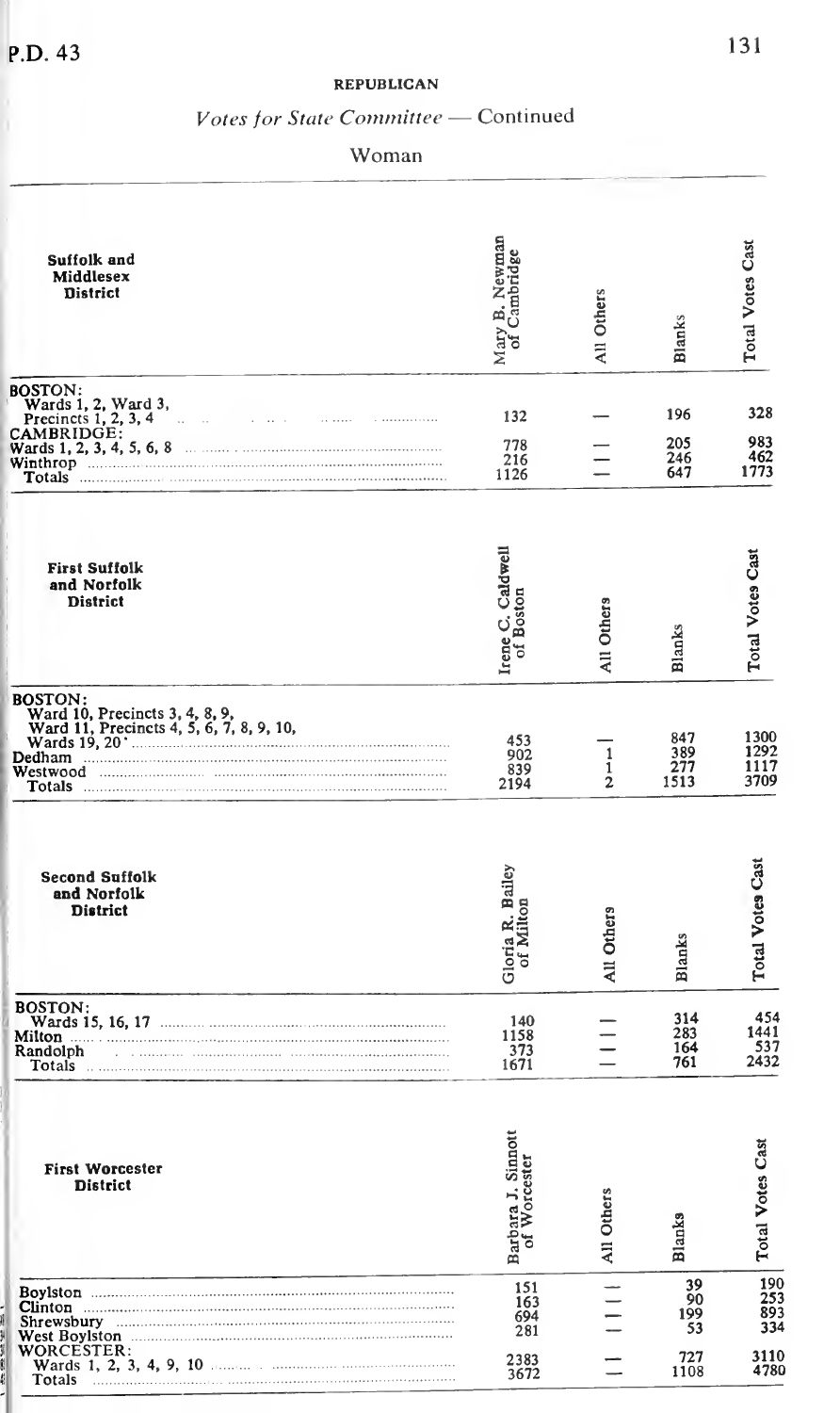# Votes for State Committee — Continued

| <b>Second Worcester</b><br>District                                                                                                                                                                                                                                                                                                                                                                                                                                                                                                                                                                                                                                                                                                     |                                                                                                         | Margaret B. Hunter<br>of Leominster                                                                                      | All Others       | Blanks                                                                                                                    | Total Votes Cast                                                                                                       |
|-----------------------------------------------------------------------------------------------------------------------------------------------------------------------------------------------------------------------------------------------------------------------------------------------------------------------------------------------------------------------------------------------------------------------------------------------------------------------------------------------------------------------------------------------------------------------------------------------------------------------------------------------------------------------------------------------------------------------------------------|---------------------------------------------------------------------------------------------------------|--------------------------------------------------------------------------------------------------------------------------|------------------|---------------------------------------------------------------------------------------------------------------------------|------------------------------------------------------------------------------------------------------------------------|
| Ashburnham<br><b>FITCHBURG</b><br>GARDNER.<br>Holden<br>$\cdots$<br>Hubbardston<br>Lancaster<br>LEOMINSTER<br>Lunenburg<br>Oakham<br>$\sim$ 100 $\pm$<br>Princeton<br>Rutland<br>Sterling<br>Westminister<br>Totals<br>.                                                                                                                                                                                                                                                                                                                                                                                                                                                                                                                |                                                                                                         | 103<br>487<br>303<br>628<br>42<br>202<br>523<br>266<br>41<br>99<br>151<br>218<br>153<br>3216                             | ___________<br>_ | $\frac{35}{202}$<br>116<br>532<br>13<br>80<br>153<br>93<br>21<br>45<br>52<br>46<br>61<br>1449                             | 138<br>685<br>415<br>116<br>55<br>282<br>67<br>55<br>52<br>44<br>44<br>203<br>$\frac{264}{214}$<br>4665                |
| Worcester and<br>Middlesex<br>District                                                                                                                                                                                                                                                                                                                                                                                                                                                                                                                                                                                                                                                                                                  | Mary J. Maintanis<br>of Grafton                                                                         | Gladys M. Berg<br>of Paxton                                                                                              | All Others       | Blanks                                                                                                                    | <b>Total Votes Cast</b>                                                                                                |
| Grafton<br>Hopedale<br>Hopkinton<br>Leicester<br>Millbury<br>Paxton<br>$\label{eq:1} \begin{minipage}{0.9\linewidth} \begin{minipage}{0.9\linewidth} \begin{minipage}{0.9\linewidth} \begin{minipage}{0.9\linewidth} \end{minipage} \begin{minipage}{0.9\linewidth} \begin{minipage}{0.9\linewidth} \end{minipage} \end{minipage} \begin{minipage}{0.9\linewidth} \begin{minipage}{0.9\linewidth} \begin{minipage}{0.9\linewidth} \end{minipage} \end{minipage} \begin{minipage}{0.9\linewidth} \begin{minipage}{0.9\linewidth} \end{minipage} \end{minipage} \begin{minipage}{0.9\linewidth} \begin{minipage}{0$<br>Southborough<br>Upton<br>$\mathbf{r} \cdot \mathbf{r}$ .<br>Westborough<br>J.<br>the control of the control of the | 335<br>109<br>154<br>$\frac{48}{83}$<br>18<br>272<br>111<br>521                                         | 58<br>31<br>$\frac{73}{127}$<br>97<br>255<br>109<br>33<br>268                                                            |                  | 28<br>24<br>55<br>58<br>58<br>37<br>15<br>117<br>$\frac{29}{156}$                                                         | 421<br>164<br>292<br>233<br>217<br>217<br>288<br>498<br>173<br>945                                                     |
| WORCESTER:<br>Wards 5, 6, 7, 8<br>Totals                                                                                                                                                                                                                                                                                                                                                                                                                                                                                                                                                                                                                                                                                                | 263<br>1914                                                                                             | $\frac{627}{1678}$                                                                                                       |                  | 219<br>748                                                                                                                | 1109<br>4340                                                                                                           |
| Worcester and<br>Norfolk<br>District                                                                                                                                                                                                                                                                                                                                                                                                                                                                                                                                                                                                                                                                                                    | Mary A. DiBattista<br>of Milford                                                                        | Norma Cash Smith<br>of Dudley                                                                                            | All Others       | Blanks                                                                                                                    | Total Votes Cast                                                                                                       |
| Mendon<br>a ma minimum minimum mananan<br>Milford<br>Millville<br>Northbridge<br>Oxford<br>Southbridge<br>Sutton<br>Uxbridge<br>Webster<br>Totals                                                                                                                                                                                                                                                                                                                                                                                                                                                                                                                                                                                       | 78<br>127<br>16<br>62<br>30<br>61<br>$\frac{268}{35}$<br>$\frac{35}{14}$<br>27<br>19<br>44<br>42<br>825 | 417<br>$\frac{94}{20}$<br>103<br>86<br>39<br>$\overline{80}$<br>6<br>$\frac{77}{115}$<br>110<br>117<br>70<br>147<br>1481 |                  | 130<br>$\frac{50}{13}$<br>$rac{30}{9}$<br>23<br>44<br>$\frac{176}{53}$<br>$\frac{53}{88}$<br>$\frac{31}{21}$<br>16<br>684 | $\frac{625}{271}$<br>$-495$<br>$195$<br>$123$<br>$392$<br>$88$<br>$182$<br>$227$<br>$167$<br>$\frac{135}{205}$<br>2992 |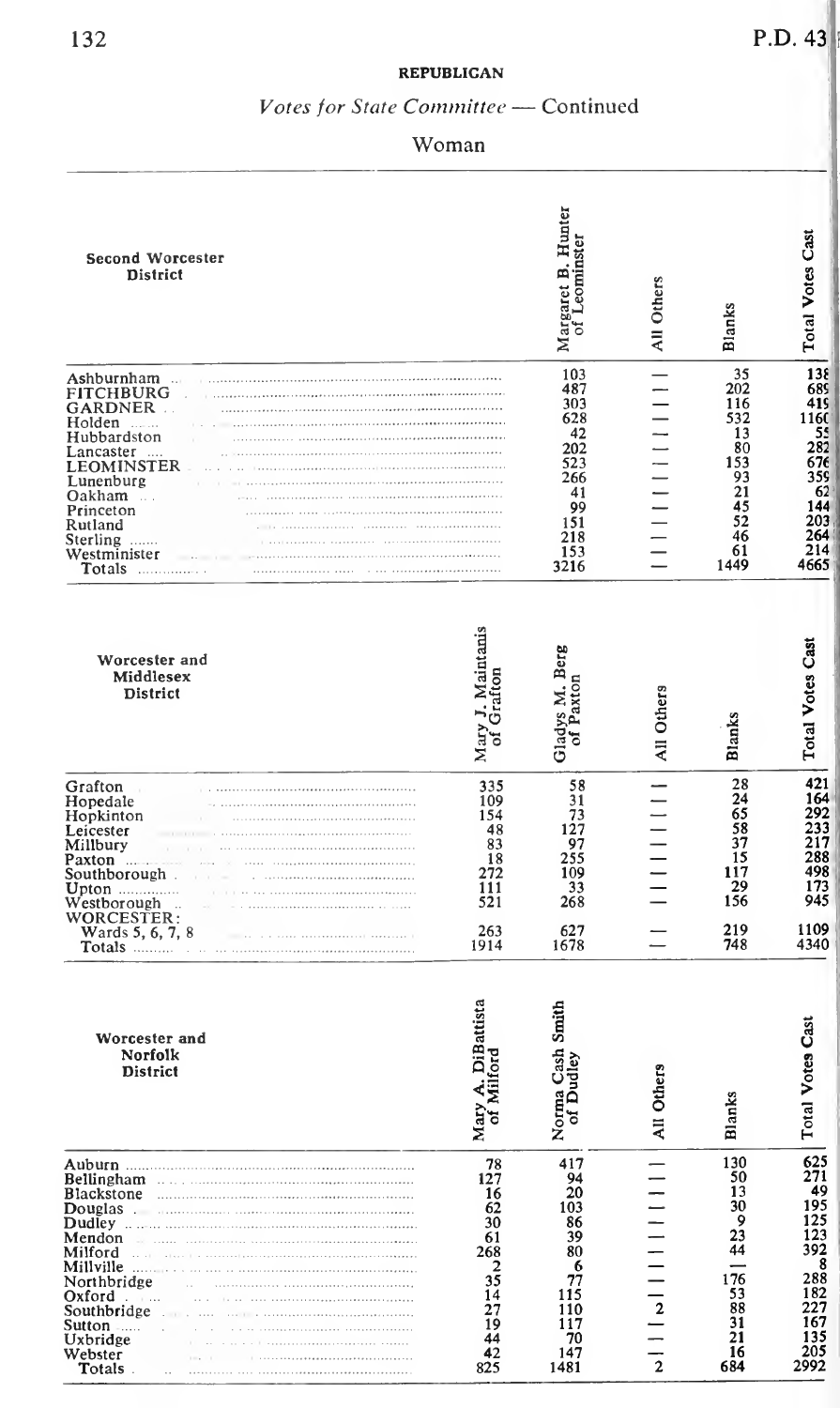### Votes for State Committee — Continued

| 333<br>86<br>82<br>165<br>140<br>12<br>32<br>96<br>Barre<br>249<br>61<br>147<br>41<br>98<br>23<br>56<br>19<br>79<br>13<br>31<br>35<br>126<br>22<br>56<br>48<br>Charlton<br>The company of the company of the company and a company of the company of the company of the company of the company of the company of the company of the company of the company of the company of the company of the company o<br>61<br>10<br>28<br>23<br>East Brookfield<br>899<br>525<br>306<br>68<br>East Longmeadow<br>224<br>33<br>167<br>24<br>Hampden<br>$-100 - 100$<br>80<br>6<br>16<br>58<br>Hardwick<br>$\sim$ 0.000 $\sim$ 0.000 $\sim$ 0.000 $\sim$ 0.000 $\sim$ 0.000 $\sim$ 0.000 $\sim$ 0.000 $\sim$<br>69<br>8<br>34<br>Holland<br>27<br>265<br>46<br>166<br>53<br>Monson<br>and the control<br>46<br>6<br>New Braintree<br>31<br>9<br>and the first participation of the accommodation of<br>55<br>9<br>30<br>16<br>110<br>19<br>19<br>North Brookfield<br>72<br>206<br>34<br>67<br>105<br>Orange<br>the company of the company of the company of the company of the company of the company of the company of the company of the company of the company of the company of the company of the company of the company of the company |
|---------------------------------------------------------------------------------------------------------------------------------------------------------------------------------------------------------------------------------------------------------------------------------------------------------------------------------------------------------------------------------------------------------------------------------------------------------------------------------------------------------------------------------------------------------------------------------------------------------------------------------------------------------------------------------------------------------------------------------------------------------------------------------------------------------------------------------------------------------------------------------------------------------------------------------------------------------------------------------------------------------------------------------------------------------------------------------------------------------------------------------------------------------------------------------------------------------------------------------|
|                                                                                                                                                                                                                                                                                                                                                                                                                                                                                                                                                                                                                                                                                                                                                                                                                                                                                                                                                                                                                                                                                                                                                                                                                                 |
|                                                                                                                                                                                                                                                                                                                                                                                                                                                                                                                                                                                                                                                                                                                                                                                                                                                                                                                                                                                                                                                                                                                                                                                                                                 |
|                                                                                                                                                                                                                                                                                                                                                                                                                                                                                                                                                                                                                                                                                                                                                                                                                                                                                                                                                                                                                                                                                                                                                                                                                                 |
|                                                                                                                                                                                                                                                                                                                                                                                                                                                                                                                                                                                                                                                                                                                                                                                                                                                                                                                                                                                                                                                                                                                                                                                                                                 |
|                                                                                                                                                                                                                                                                                                                                                                                                                                                                                                                                                                                                                                                                                                                                                                                                                                                                                                                                                                                                                                                                                                                                                                                                                                 |
|                                                                                                                                                                                                                                                                                                                                                                                                                                                                                                                                                                                                                                                                                                                                                                                                                                                                                                                                                                                                                                                                                                                                                                                                                                 |
|                                                                                                                                                                                                                                                                                                                                                                                                                                                                                                                                                                                                                                                                                                                                                                                                                                                                                                                                                                                                                                                                                                                                                                                                                                 |
|                                                                                                                                                                                                                                                                                                                                                                                                                                                                                                                                                                                                                                                                                                                                                                                                                                                                                                                                                                                                                                                                                                                                                                                                                                 |
|                                                                                                                                                                                                                                                                                                                                                                                                                                                                                                                                                                                                                                                                                                                                                                                                                                                                                                                                                                                                                                                                                                                                                                                                                                 |
|                                                                                                                                                                                                                                                                                                                                                                                                                                                                                                                                                                                                                                                                                                                                                                                                                                                                                                                                                                                                                                                                                                                                                                                                                                 |
|                                                                                                                                                                                                                                                                                                                                                                                                                                                                                                                                                                                                                                                                                                                                                                                                                                                                                                                                                                                                                                                                                                                                                                                                                                 |
|                                                                                                                                                                                                                                                                                                                                                                                                                                                                                                                                                                                                                                                                                                                                                                                                                                                                                                                                                                                                                                                                                                                                                                                                                                 |
|                                                                                                                                                                                                                                                                                                                                                                                                                                                                                                                                                                                                                                                                                                                                                                                                                                                                                                                                                                                                                                                                                                                                                                                                                                 |
|                                                                                                                                                                                                                                                                                                                                                                                                                                                                                                                                                                                                                                                                                                                                                                                                                                                                                                                                                                                                                                                                                                                                                                                                                                 |
| 312<br>52<br>$\mathbf{1}$<br>193<br>Palmer and the community of the community of the community of the community of the community of the community of the community of the community of the community of the community of the community of the community of the com<br>66<br>133                                                                                                                                                                                                                                                                                                                                                                                                                                                                                                                                                                                                                                                                                                                                                                                                                                                                                                                                                 |
| 19<br>33<br>81<br>Petersham<br>39                                                                                                                                                                                                                                                                                                                                                                                                                                                                                                                                                                                                                                                                                                                                                                                                                                                                                                                                                                                                                                                                                                                                                                                               |
| 9<br>23<br>7<br>Phillipston<br>The second company of the company of the company of the second company of the second company of the second company of the second company of the second company of the second company of the second company of the second compa<br>30                                                                                                                                                                                                                                                                                                                                                                                                                                                                                                                                                                                                                                                                                                                                                                                                                                                                                                                                                             |
| 3<br>7<br>20<br>Rovalston<br>The same of the continuously as you assumed the continuously as<br>239<br>55                                                                                                                                                                                                                                                                                                                                                                                                                                                                                                                                                                                                                                                                                                                                                                                                                                                                                                                                                                                                                                                                                                                       |
| 80<br>104<br>Spencer and and a manufacturer communications<br>128<br>211<br>61                                                                                                                                                                                                                                                                                                                                                                                                                                                                                                                                                                                                                                                                                                                                                                                                                                                                                                                                                                                                                                                                                                                                                  |
| 22<br>Sturbridge<br>12<br>154<br>32<br>110                                                                                                                                                                                                                                                                                                                                                                                                                                                                                                                                                                                                                                                                                                                                                                                                                                                                                                                                                                                                                                                                                                                                                                                      |
| Templeton<br>The company's the company continued to the contract of the<br>41<br>27<br>6<br>Wales                                                                                                                                                                                                                                                                                                                                                                                                                                                                                                                                                                                                                                                                                                                                                                                                                                                                                                                                                                                                                                                                                                                               |
| 8<br>The Committee of the Committee of the Committee of<br>$\sim$<br>150<br>25<br>55<br>Ware<br>70<br>a comparative comparative and the comparative comparative comparative                                                                                                                                                                                                                                                                                                                                                                                                                                                                                                                                                                                                                                                                                                                                                                                                                                                                                                                                                                                                                                                     |
| 63<br>10<br>30<br>Warren<br>23<br>and the company of the company of the company of the company of the company of the company of the company of the company of the company of the company of the company of the company of the company of the company of the comp                                                                                                                                                                                                                                                                                                                                                                                                                                                                                                                                                                                                                                                                                                                                                                                                                                                                                                                                                                |
| 130<br>20<br>33<br>77<br>West Brookfield<br>the common common<br>$\sim$                                                                                                                                                                                                                                                                                                                                                                                                                                                                                                                                                                                                                                                                                                                                                                                                                                                                                                                                                                                                                                                                                                                                                         |
| 842<br>208<br>Wilbraham.<br>597<br>37<br>$\sim$<br>and and the<br>a comprehensive construction                                                                                                                                                                                                                                                                                                                                                                                                                                                                                                                                                                                                                                                                                                                                                                                                                                                                                                                                                                                                                                                                                                                                  |
| 115<br>41<br>33<br>41                                                                                                                                                                                                                                                                                                                                                                                                                                                                                                                                                                                                                                                                                                                                                                                                                                                                                                                                                                                                                                                                                                                                                                                                           |
| 5499<br>$\mathbf{1}$<br>1501<br>2434<br>1563<br>Totals                                                                                                                                                                                                                                                                                                                                                                                                                                                                                                                                                                                                                                                                                                                                                                                                                                                                                                                                                                                                                                                                                                                                                                          |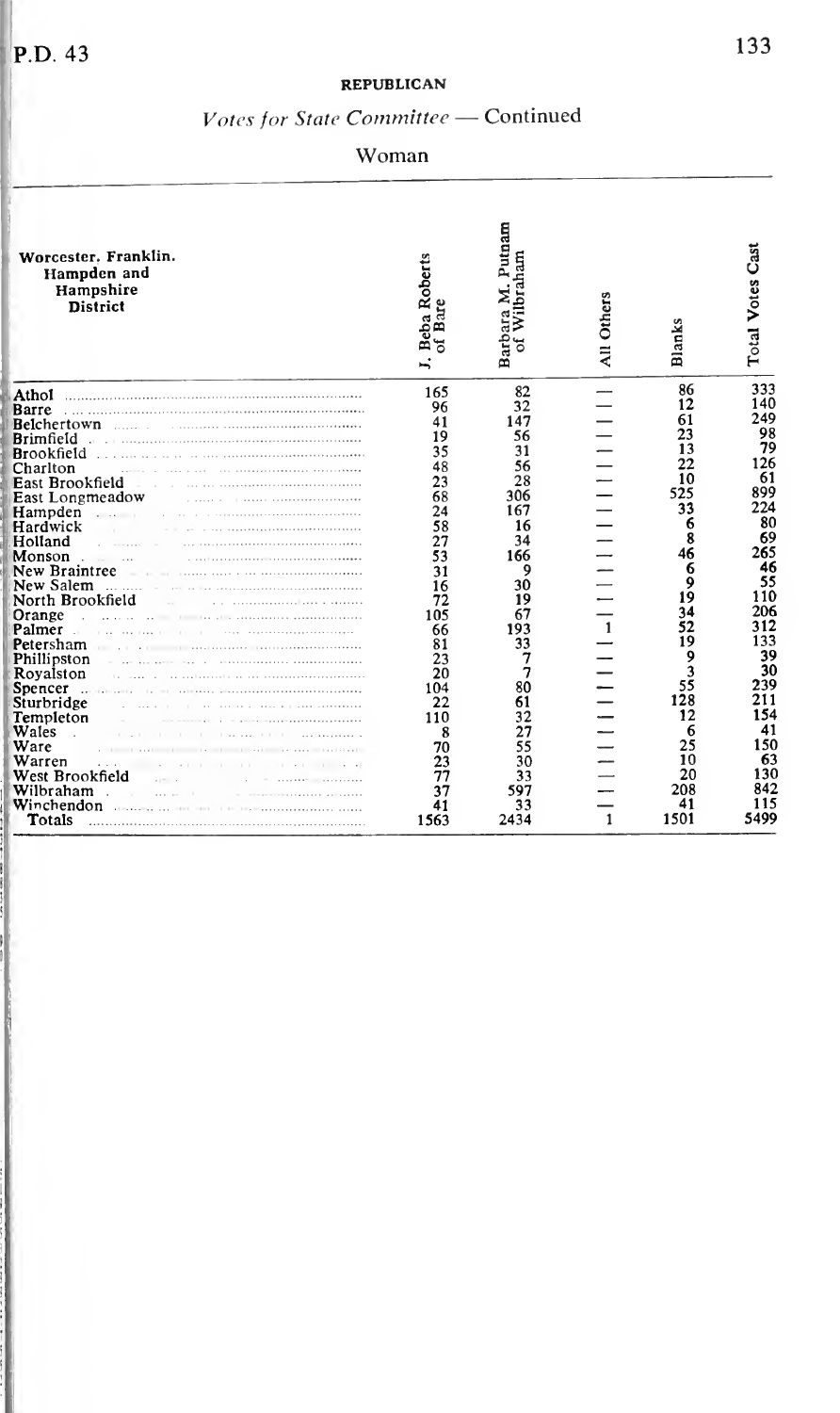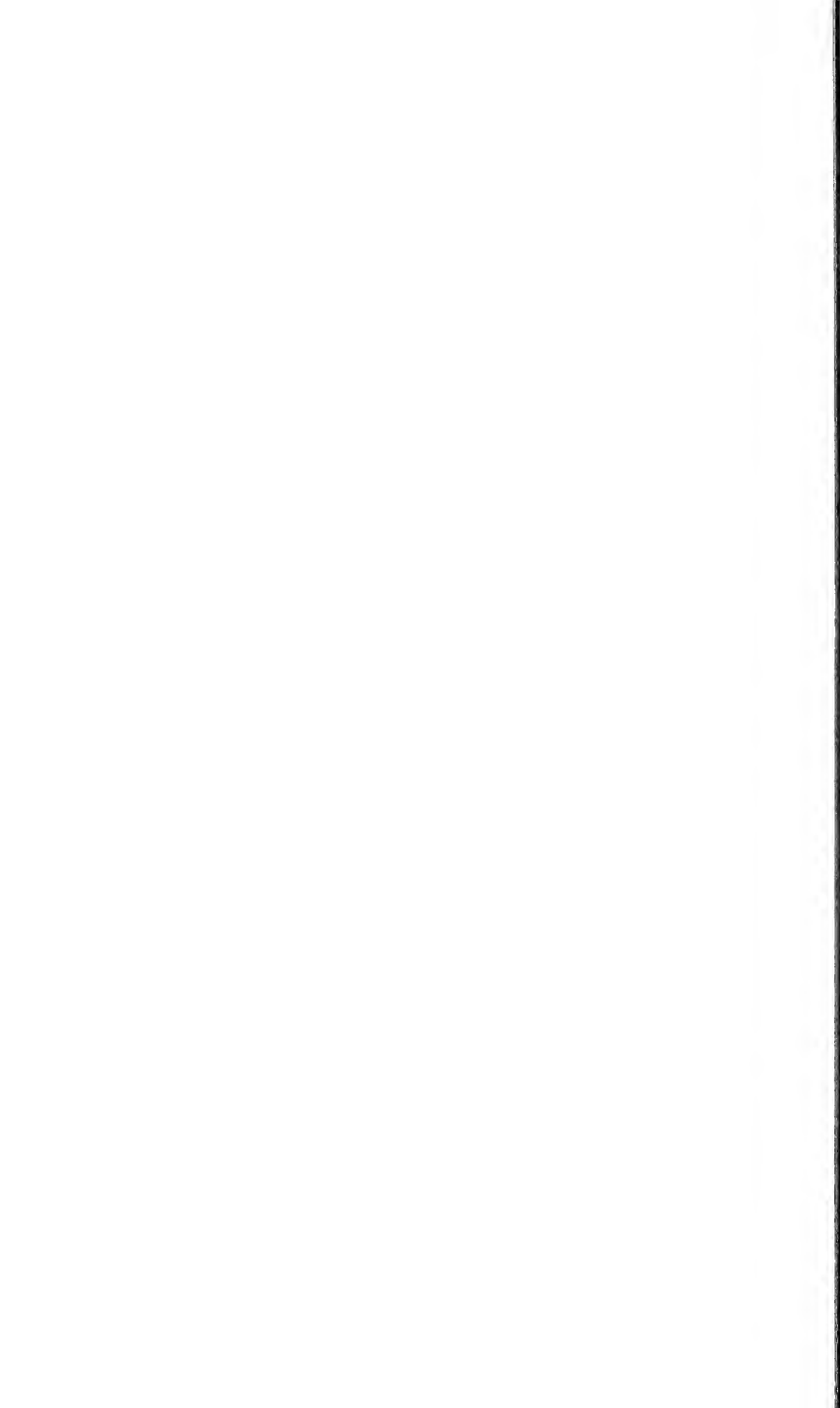# PRESIDENTIAL PREFERENCE BY DISTRICTS AND NUMBER OF VOTES RECEIVED BY EACH CANDIDATE FOR ELECTION AS

MEMBERS OF THE AMERICAN STATE COMMITTEE

AT THE

# PRESIDENTIAL PRIMARY

# MARCH 2, 1976

ARRANGED BY CITIES, TOWNS AND DISTRICTS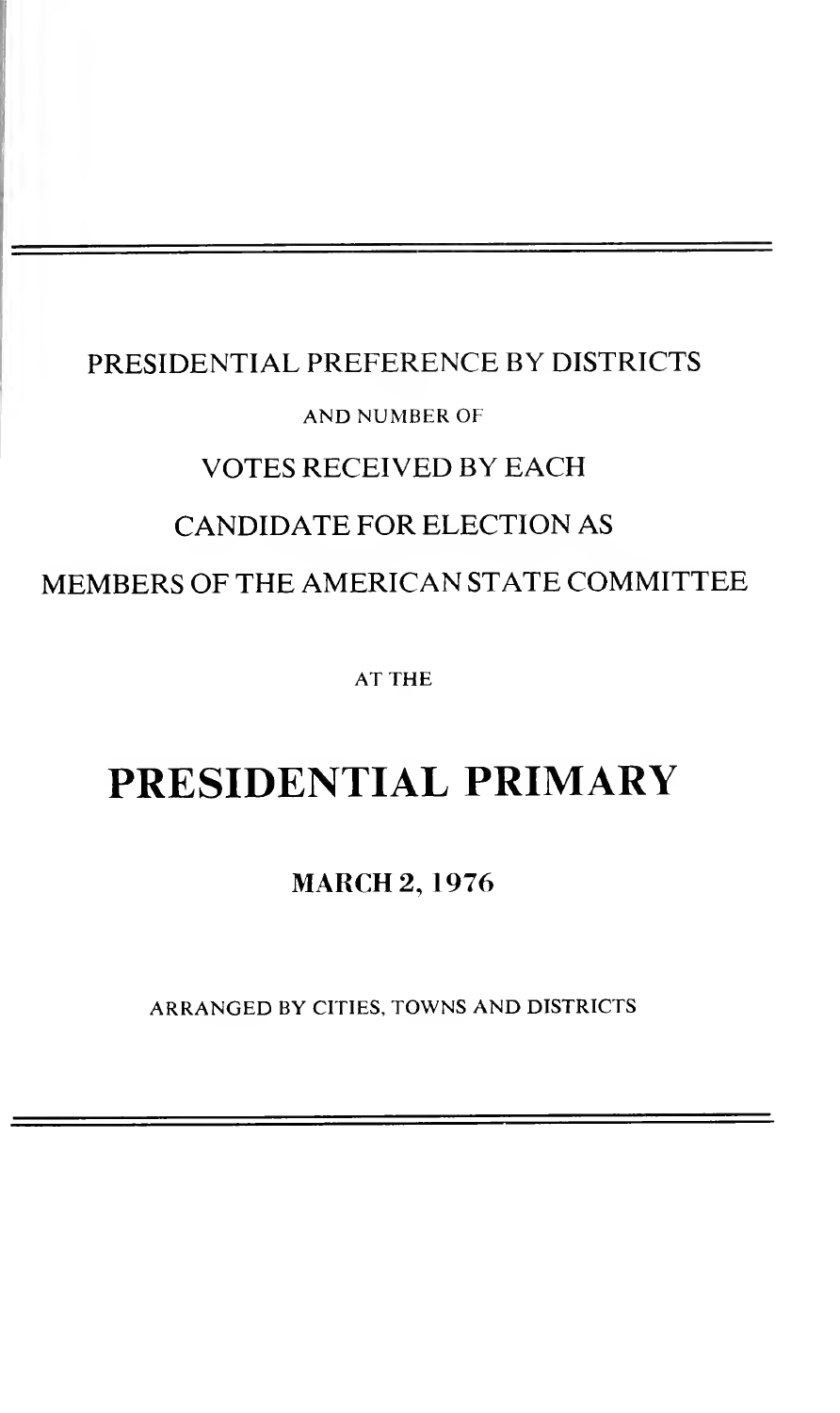### AMERICAN

# Vote for Presidential Preference

| District 1                                                                                                                                                                                                                                                                                                                                                                                                                                                                                                                                    | Wallace | Nomination<br>ż | All Others | Blanks | Cast<br>Total Votes |
|-----------------------------------------------------------------------------------------------------------------------------------------------------------------------------------------------------------------------------------------------------------------------------------------------------------------------------------------------------------------------------------------------------------------------------------------------------------------------------------------------------------------------------------------------|---------|-----------------|------------|--------|---------------------|
| Adams                                                                                                                                                                                                                                                                                                                                                                                                                                                                                                                                         |         |                 |            |        | $\overline{1}$      |
| Agawam                                                                                                                                                                                                                                                                                                                                                                                                                                                                                                                                        |         |                 |            |        |                     |
| Alford<br>Amherst                                                                                                                                                                                                                                                                                                                                                                                                                                                                                                                             |         |                 |            |        |                     |
| Ashfield<br>and the contract of the communication of the contract of the contract of the contract of the contract of the contract of the contract of the contract of the contract of the contract of the contract of the contract of the c                                                                                                                                                                                                                                                                                                    |         |                 |            |        |                     |
| Becket<br>$\begin{minipage}[c]{0.9\linewidth} \begin{tabular}{l} \hline \textbf{1} & \textbf{1} & \textbf{1} & \textbf{1} & \textbf{1} & \textbf{1} & \textbf{1} & \textbf{1} & \textbf{1} & \textbf{1} & \textbf{1} & \textbf{1} & \textbf{1} & \textbf{1} & \textbf{1} & \textbf{1} & \textbf{1} & \textbf{1} & \textbf{1} & \textbf{1} & \textbf{1} & \textbf{1} & \textbf{1} & \textbf{1} & \textbf{1} & \textbf{1} & \textbf{1} & \textbf{1$                                                                                             |         |                 |            |        |                     |
| Belchertown<br>the communication of the communications                                                                                                                                                                                                                                                                                                                                                                                                                                                                                        |         |                 |            |        |                     |
| Bernardston                                                                                                                                                                                                                                                                                                                                                                                                                                                                                                                                   |         |                 |            |        |                     |
| Blandford                                                                                                                                                                                                                                                                                                                                                                                                                                                                                                                                     |         |                 |            |        |                     |
| Buckland<br>Commission Commission and Commission<br>Charlemont                                                                                                                                                                                                                                                                                                                                                                                                                                                                                |         |                 |            |        | ニニニュ                |
| a complete the community community community<br>Cheshire<br>the community of the community of the community of the community of the community of the community of the community of the community of the community of the community of the community of the community of the community of t                                                                                                                                                                                                                                                    |         |                 |            |        |                     |
| Chester<br>characteristic and communities                                                                                                                                                                                                                                                                                                                                                                                                                                                                                                     |         |                 |            |        |                     |
| Chesterfield                                                                                                                                                                                                                                                                                                                                                                                                                                                                                                                                  |         |                 |            |        |                     |
| Clarksburg<br>the common construction of the common common construction of the common construction of the common common common                                                                                                                                                                                                                                                                                                                                                                                                                |         |                 |            |        |                     |
| Colrain<br><b>A Committee Committee Committee Committee Committee</b>                                                                                                                                                                                                                                                                                                                                                                                                                                                                         |         |                 |            |        |                     |
| Conway<br>and the company of the company company of<br>Cummington<br>consistente a militar como comunicamente como                                                                                                                                                                                                                                                                                                                                                                                                                            |         |                 |            |        |                     |
|                                                                                                                                                                                                                                                                                                                                                                                                                                                                                                                                               |         |                 |            |        |                     |
|                                                                                                                                                                                                                                                                                                                                                                                                                                                                                                                                               |         |                 |            |        |                     |
| Easthampton                                                                                                                                                                                                                                                                                                                                                                                                                                                                                                                                   |         |                 |            |        |                     |
| $\label{eq:1.1} \begin{array}{l} \alpha_{1}=\alpha_{1}+\alpha_{2}+\alpha_{3}+\alpha_{4}+\alpha_{5}+\alpha_{6}+\alpha_{7}+\alpha_{8}\\ \vdots\\ \alpha_{n}=\alpha_{1}+\alpha_{2}+\alpha_{3}+\alpha_{4}+\alpha_{5}+\alpha_{6}+\alpha_{7}+\alpha_{8}+\alpha_{9}+\alpha_{10}+\alpha_{10}\\ \end{array}$<br>Egremont                                                                                                                                                                                                                               |         |                 |            |        |                     |
| Erving                                                                                                                                                                                                                                                                                                                                                                                                                                                                                                                                        |         |                 |            |        |                     |
| Florida<br>$Gill$                                                                                                                                                                                                                                                                                                                                                                                                                                                                                                                             |         |                 |            |        |                     |
| $\alpha$ , we can be a second or $\alpha$ , and $\alpha$<br>Goshen<br>the state of the company company and the state of the state of the state of                                                                                                                                                                                                                                                                                                                                                                                             |         |                 |            |        |                     |
| Granby<br>the community of the manufacturer<br>$\sim$                                                                                                                                                                                                                                                                                                                                                                                                                                                                                         |         |                 |            |        |                     |
| Granville<br>$\begin{minipage}{0.9\linewidth} \begin{tabular}{l} \hline \multicolumn{3}{c}{\textbf{0.9\linewidth}} \end{tabular} \end{minipage} \begin{minipage}{0.9\linewidth} \begin{tabular}{l} \hline \multicolumn{3}{c}{\textbf{0.9\linewidth}} \end{tabular} \end{minipage} \begin{minipage}{0.9\linewidth} \begin{tabular}{l} \hline \multicolumn{3}{c}{\textbf{0.9\linewidth}} \end{tabular} \end{minipage} \begin{minipage}{0.9\linewidth} \begin{tabular}{l} \hline \multicolumn{3}{c}{\textbf{0.9\linewidth}} \end{tabular} \end{$ |         |                 |            |        |                     |
| Great Barrington                                                                                                                                                                                                                                                                                                                                                                                                                                                                                                                              |         |                 |            |        |                     |
| Greenfield<br>$\Theta(\mathcal{B}) = -\mathcal{A}(\mathcal{B}) = 0$ , we have the $\mathcal{A}(\mathcal{B})$<br>$\sim$ $\sim$ $\sim$                                                                                                                                                                                                                                                                                                                                                                                                          |         |                 |            |        |                     |
| Hadley<br>Hancock                                                                                                                                                                                                                                                                                                                                                                                                                                                                                                                             |         |                 |            |        |                     |
| Hatfield<br>the company of the company of the company of                                                                                                                                                                                                                                                                                                                                                                                                                                                                                      |         |                 |            |        |                     |
| Hawley                                                                                                                                                                                                                                                                                                                                                                                                                                                                                                                                        |         |                 |            |        |                     |
| Hawley<br>Heath Heath and the contract of the contract of the contract of the contract of the contract of the contract of the contract of the contract of the contract of the contract of the contract of the contract of the con                                                                                                                                                                                                                                                                                                             |         |                 |            |        |                     |
| Hinsdale<br>The continuum of the first $\alpha$ , and then answers $\alpha$ .                                                                                                                                                                                                                                                                                                                                                                                                                                                                 |         |                 |            |        |                     |
| HOLYOKE<br>the company of the company of the company                                                                                                                                                                                                                                                                                                                                                                                                                                                                                          |         |                 |            |        |                     |
| Huntington                                                                                                                                                                                                                                                                                                                                                                                                                                                                                                                                    |         |                 |            |        |                     |
| Lanesborough<br>$\mathbf{x}$ . The mass company $\mathbf{y}$<br>Lee<br>$\sim$<br>contractors and                                                                                                                                                                                                                                                                                                                                                                                                                                              |         |                 |            |        |                     |
| $\mathbf{r}_i(\mathbf{r}_i) = \mathbf{r}_i(\mathbf{r}_i)$ , $\mathbf{r}_i(\mathbf{r}_i) = \mathbf{r}_i(\mathbf{r}_i)$ , and the second<br>Lenox                                                                                                                                                                                                                                                                                                                                                                                               |         |                 |            |        |                     |
| Leverett                                                                                                                                                                                                                                                                                                                                                                                                                                                                                                                                      |         |                 |            |        |                     |
| $\label{eq:2.1} \begin{array}{c} \mathcal{R}_{\text{max}}(\mathbf{r}) = \mathcal{R}_{\text{max}}(\mathbf{r}) \mathcal{R}_{\text{max}}(\mathbf{r}) \\ \mathcal{R}_{\text{max}}(\mathbf{r}) = \mathcal{R}_{\text{max}}(\mathbf{r}) \mathcal{R}_{\text{max}}(\mathbf{r}) \mathcal{R}_{\text{max}}(\mathbf{r}) \mathcal{R}_{\text{max}}(\mathbf{r}) \mathcal{R}_{\text{max}}(\mathbf{r}) \mathcal{R}_{\text{max}}(\mathbf{r}) \mathcal{R}_{\text{max}}(\mathbf{r}) \mathcal{R}_{\text{max}}(\mathbf$<br>Leyden.<br>and and com-                   |         |                 |            |        |                     |
| Middlefield<br>$\alpha \rightarrow \infty$                                                                                                                                                                                                                                                                                                                                                                                                                                                                                                    |         |                 |            |        |                     |
| Monroe.<br>the second complete with a                                                                                                                                                                                                                                                                                                                                                                                                                                                                                                         |         |                 |            |        |                     |
| Montague<br>$\mathcal{A}(\mathcal{A})$ . In the set of the $\mathcal{A}(\mathcal{A})$<br>Monterey                                                                                                                                                                                                                                                                                                                                                                                                                                             |         |                 |            |        |                     |
| $\mathcal{P}=\{1,2,3,3,\ldots\}$ and<br>Montgomery<br>a composition<br>The commission of the commis-                                                                                                                                                                                                                                                                                                                                                                                                                                          |         |                 |            |        |                     |
| Mount Washington                                                                                                                                                                                                                                                                                                                                                                                                                                                                                                                              |         |                 |            |        |                     |
| New Ashford<br><b>College</b>                                                                                                                                                                                                                                                                                                                                                                                                                                                                                                                 |         |                 |            |        |                     |
| New Marlborough<br>$\sim 100$                                                                                                                                                                                                                                                                                                                                                                                                                                                                                                                 |         |                 |            |        |                     |
| New Salem                                                                                                                                                                                                                                                                                                                                                                                                                                                                                                                                     |         |                 |            |        |                     |
| NORTH ADAMS<br>$\sim 100$<br>NORTHAMPTON                                                                                                                                                                                                                                                                                                                                                                                                                                                                                                      |         |                 |            |        |                     |
| Northfield<br>$\sim$                                                                                                                                                                                                                                                                                                                                                                                                                                                                                                                          |         |                 |            |        |                     |
| Otis<br><b>Contractor</b>                                                                                                                                                                                                                                                                                                                                                                                                                                                                                                                     |         |                 |            |        |                     |
| Pelham<br>a more of<br>$\alpha = 0$                                                                                                                                                                                                                                                                                                                                                                                                                                                                                                           |         |                 |            |        |                     |
| Peru<br>$\mathcal{X} = \mathcal{X} = \mathcal{X}$                                                                                                                                                                                                                                                                                                                                                                                                                                                                                             |         |                 |            |        |                     |
| PITTSFIELD<br>the committee of the commit-                                                                                                                                                                                                                                                                                                                                                                                                                                                                                                    |         |                 |            |        |                     |
| Plainfield<br>a become a present in a consistency                                                                                                                                                                                                                                                                                                                                                                                                                                                                                             |         |                 |            |        |                     |
| Richmond<br>$-1 - 1 - 1$<br>Rowe                                                                                                                                                                                                                                                                                                                                                                                                                                                                                                              |         |                 |            |        |                     |
| $\sim$<br>Russell<br>$\sim$                                                                                                                                                                                                                                                                                                                                                                                                                                                                                                                   |         |                 |            |        |                     |
| Sandisfield                                                                                                                                                                                                                                                                                                                                                                                                                                                                                                                                   |         |                 |            |        |                     |
| Savoy<br>$\mathcal{A}^{\mathcal{A}}$ .                                                                                                                                                                                                                                                                                                                                                                                                                                                                                                        |         |                 |            |        |                     |
| Sheffield                                                                                                                                                                                                                                                                                                                                                                                                                                                                                                                                     |         |                 |            |        |                     |
| Shelburne                                                                                                                                                                                                                                                                                                                                                                                                                                                                                                                                     |         |                 |            |        |                     |
| Shutesbury                                                                                                                                                                                                                                                                                                                                                                                                                                                                                                                                    |         |                 |            |        |                     |
| South Hadley<br>Southampton                                                                                                                                                                                                                                                                                                                                                                                                                                                                                                                   |         |                 |            |        |                     |
| Southwick                                                                                                                                                                                                                                                                                                                                                                                                                                                                                                                                     |         |                 |            |        |                     |
| Stockbridge                                                                                                                                                                                                                                                                                                                                                                                                                                                                                                                                   |         |                 |            |        |                     |
| Sunderland<br>$\sim$                                                                                                                                                                                                                                                                                                                                                                                                                                                                                                                          |         |                 |            |        |                     |
|                                                                                                                                                                                                                                                                                                                                                                                                                                                                                                                                               |         |                 |            |        |                     |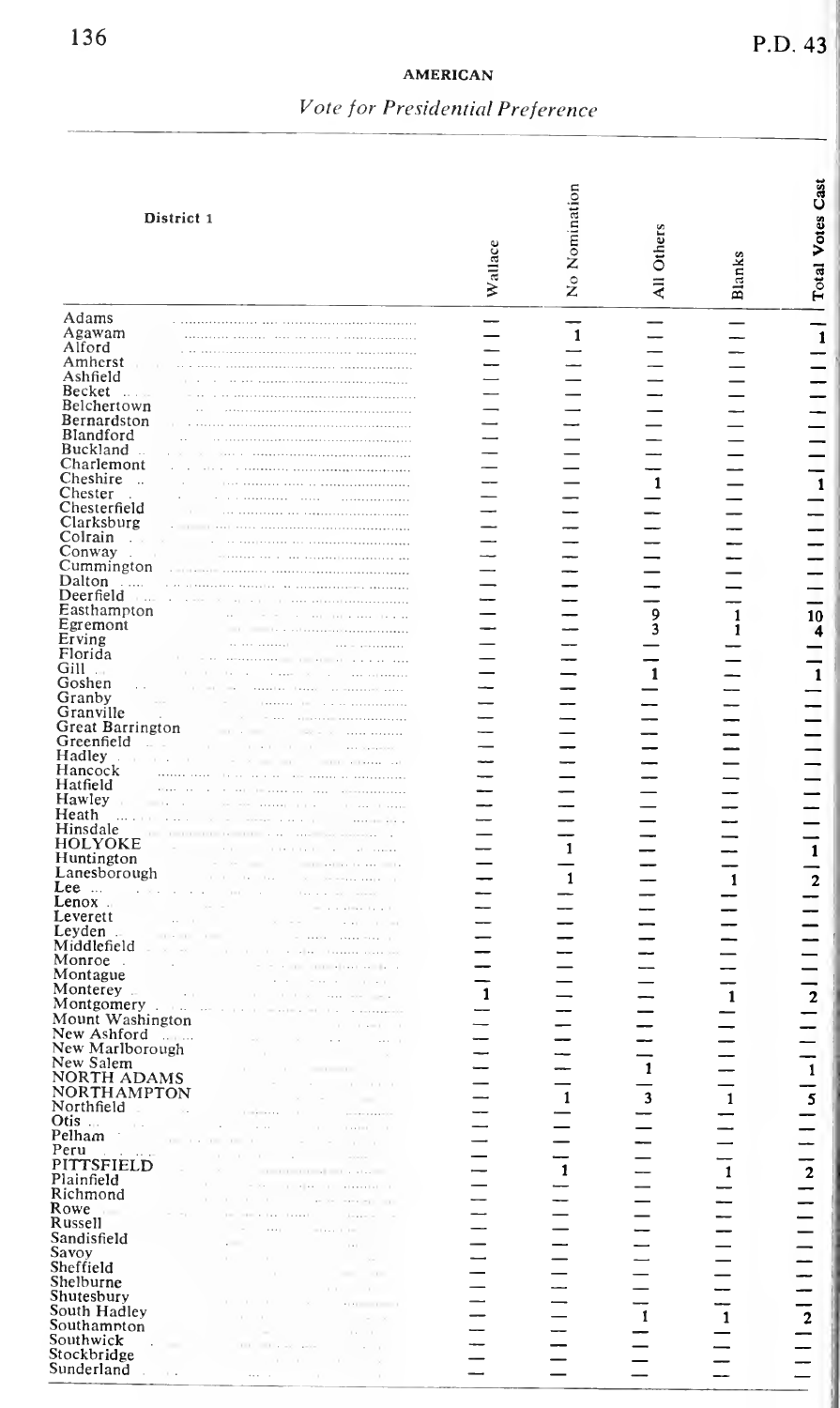### AMERICAN

# Vote for Presidential Preference — Continued

| $\frac{21}{3}$<br>$\frac{1}{1}$<br>$\frac{1}{1}$<br>$\frac{1}{1}$<br>$\frac{1}{1}$<br>$\frac{1}{1}$<br>$\frac{1}{1}$<br>$\frac{1}{1}$<br>$\frac{1}{1}$<br>$\frac{1}{1}$<br>$\frac{1}{1}$<br>$\frac{1}{1}$<br>$\frac{1}{1}$<br>$\frac{1}{1}$<br>$\frac{1}{1}$<br>                               <br>$\overline{\phantom{0}}$<br>$\frac{-1}{1}$<br><b>Contract Service</b><br>Ware<br>$1 - 1 = 1$<br>Wendell<br>West Springfield<br>$\mathcal{A}(\mathcal{C})=\{ \mathcal{A}(\mathcal{C}) \mid \mathcal{C} \in \mathcal{C} \}$<br>The Contract<br>WESTFIELD<br>a control control company<br>Westhampton<br>and the con-<br>$\mathcal{X} = -1$ (see )<br>$\frac{1}{20}$<br>Williamsburg<br>$\alpha = 100$<br>Williamstown<br>Worthington<br>Totals<br>$\mathbf{r}$ , and an article<br>$\sim$<br>$255$<br>$255$<br>$255$<br>$255$<br>$255$<br>$255$<br>$255$<br>$255$<br>$255$<br>$255$<br>$255$<br>$255$<br>$255$<br>$255$<br>$255$<br>$255$<br>$255$<br>$255$<br>$255$<br>$255$<br>No Nomination<br>District 2<br>All Others<br>Wallace<br>Blanks<br>$\overline{\phantom{0}}$<br>$\,$ $\,$<br>Barre<br>mini nin na sere si pomon minimumo sono<br>Brimfield<br>Brookfield<br>Charlton<br>CHICOPEE<br>and and successful and management<br>Dudley<br>المستشيرة المستقطعات والمنافذ والمراقب<br>East Brookfield <b>East Brookfield</b><br>East Longmeadow<br>Harnpden<br>Hardwick<br>Holden<br>Holland<br>Holland<br>Hubbardston<br>Lonomeadow<br>Longmeadow<br>on control commercial and<br>$\sim 100$<br>Monson<br>$\sim$<br>New Braintree.<br>$\alpha \rightarrow \alpha$<br>Oakham<br>Orange<br>$\sim$<br>Palmer<br>$\mathcal{A}^{\pm}$ .<br>$\mathcal{A}^{\prime}$ . In the<br>Paxton<br>$\label{eq:1.1} \begin{array}{c} \mathcal{O}(n) = 10^{-1} \end{array}$ where $\mathcal{O}(n)$<br>Petersham<br>Phillipston<br>$\sim$<br>$\lambda$<br>Princeton<br>$\sim$<br>$\sim$<br>Frinceson<br>Royalston<br>Rutland<br>Southbridge<br>$\overline{c}$<br>SPRINGFIELD<br>Sturbridge<br>Templeton<br>$\sim$<br>Warren<br>$\mathcal{N}$<br>Webster<br>Wilbraham<br>Winchendon<br>Totals | District $1 -$ Concluded                                | Wallace | No Nomination | All Others | Blanks |  |
|-----------------------------------------------------------------------------------------------------------------------------------------------------------------------------------------------------------------------------------------------------------------------------------------------------------------------------------------------------------------------------------------------------------------------------------------------------------------------------------------------------------------------------------------------------------------------------------------------------------------------------------------------------------------------------------------------------------------------------------------------------------------------------------------------------------------------------------------------------------------------------------------------------------------------------------------------------------------------------------------------------------------------------------------------------------------------------------------------------------------------------------------------------------------------------------------------------------------------------------------------------------------------------------------------------------------------------------------------------------------------------------------------------------------------------------------------------------------------------------------------------------------------------------------------------------------------------------------------------------------------------------------------------------------------------------------------------------------------------------------------------------------------------------------------------------------------------------------------------------------------------------------------------------------------------------------------------------------------------------------------------------------------------------------------------------------------------------|---------------------------------------------------------|---------|---------------|------------|--------|--|
|                                                                                                                                                                                                                                                                                                                                                                                                                                                                                                                                                                                                                                                                                                                                                                                                                                                                                                                                                                                                                                                                                                                                                                                                                                                                                                                                                                                                                                                                                                                                                                                                                                                                                                                                                                                                                                                                                                                                                                                                                                                                                   | Tolland                                                 |         |               |            |        |  |
|                                                                                                                                                                                                                                                                                                                                                                                                                                                                                                                                                                                                                                                                                                                                                                                                                                                                                                                                                                                                                                                                                                                                                                                                                                                                                                                                                                                                                                                                                                                                                                                                                                                                                                                                                                                                                                                                                                                                                                                                                                                                                   | Tyringham                                               |         |               |            |        |  |
|                                                                                                                                                                                                                                                                                                                                                                                                                                                                                                                                                                                                                                                                                                                                                                                                                                                                                                                                                                                                                                                                                                                                                                                                                                                                                                                                                                                                                                                                                                                                                                                                                                                                                                                                                                                                                                                                                                                                                                                                                                                                                   | Warwick                                                 |         |               |            |        |  |
|                                                                                                                                                                                                                                                                                                                                                                                                                                                                                                                                                                                                                                                                                                                                                                                                                                                                                                                                                                                                                                                                                                                                                                                                                                                                                                                                                                                                                                                                                                                                                                                                                                                                                                                                                                                                                                                                                                                                                                                                                                                                                   | Washington                                              |         |               |            |        |  |
|                                                                                                                                                                                                                                                                                                                                                                                                                                                                                                                                                                                                                                                                                                                                                                                                                                                                                                                                                                                                                                                                                                                                                                                                                                                                                                                                                                                                                                                                                                                                                                                                                                                                                                                                                                                                                                                                                                                                                                                                                                                                                   |                                                         |         |               |            |        |  |
|                                                                                                                                                                                                                                                                                                                                                                                                                                                                                                                                                                                                                                                                                                                                                                                                                                                                                                                                                                                                                                                                                                                                                                                                                                                                                                                                                                                                                                                                                                                                                                                                                                                                                                                                                                                                                                                                                                                                                                                                                                                                                   | West Stockbridge                                        |         |               |            |        |  |
|                                                                                                                                                                                                                                                                                                                                                                                                                                                                                                                                                                                                                                                                                                                                                                                                                                                                                                                                                                                                                                                                                                                                                                                                                                                                                                                                                                                                                                                                                                                                                                                                                                                                                                                                                                                                                                                                                                                                                                                                                                                                                   |                                                         |         |               |            |        |  |
|                                                                                                                                                                                                                                                                                                                                                                                                                                                                                                                                                                                                                                                                                                                                                                                                                                                                                                                                                                                                                                                                                                                                                                                                                                                                                                                                                                                                                                                                                                                                                                                                                                                                                                                                                                                                                                                                                                                                                                                                                                                                                   | Whately                                                 |         |               |            |        |  |
|                                                                                                                                                                                                                                                                                                                                                                                                                                                                                                                                                                                                                                                                                                                                                                                                                                                                                                                                                                                                                                                                                                                                                                                                                                                                                                                                                                                                                                                                                                                                                                                                                                                                                                                                                                                                                                                                                                                                                                                                                                                                                   |                                                         |         |               |            |        |  |
|                                                                                                                                                                                                                                                                                                                                                                                                                                                                                                                                                                                                                                                                                                                                                                                                                                                                                                                                                                                                                                                                                                                                                                                                                                                                                                                                                                                                                                                                                                                                                                                                                                                                                                                                                                                                                                                                                                                                                                                                                                                                                   | Windsor                                                 |         |               |            |        |  |
|                                                                                                                                                                                                                                                                                                                                                                                                                                                                                                                                                                                                                                                                                                                                                                                                                                                                                                                                                                                                                                                                                                                                                                                                                                                                                                                                                                                                                                                                                                                                                                                                                                                                                                                                                                                                                                                                                                                                                                                                                                                                                   |                                                         |         |               |            |        |  |
|                                                                                                                                                                                                                                                                                                                                                                                                                                                                                                                                                                                                                                                                                                                                                                                                                                                                                                                                                                                                                                                                                                                                                                                                                                                                                                                                                                                                                                                                                                                                                                                                                                                                                                                                                                                                                                                                                                                                                                                                                                                                                   |                                                         |         |               |            |        |  |
|                                                                                                                                                                                                                                                                                                                                                                                                                                                                                                                                                                                                                                                                                                                                                                                                                                                                                                                                                                                                                                                                                                                                                                                                                                                                                                                                                                                                                                                                                                                                                                                                                                                                                                                                                                                                                                                                                                                                                                                                                                                                                   |                                                         |         |               |            |        |  |
|                                                                                                                                                                                                                                                                                                                                                                                                                                                                                                                                                                                                                                                                                                                                                                                                                                                                                                                                                                                                                                                                                                                                                                                                                                                                                                                                                                                                                                                                                                                                                                                                                                                                                                                                                                                                                                                                                                                                                                                                                                                                                   | Athol <b>Electronic Communities</b> and the communities |         |               |            |        |  |
|                                                                                                                                                                                                                                                                                                                                                                                                                                                                                                                                                                                                                                                                                                                                                                                                                                                                                                                                                                                                                                                                                                                                                                                                                                                                                                                                                                                                                                                                                                                                                                                                                                                                                                                                                                                                                                                                                                                                                                                                                                                                                   |                                                         |         |               |            |        |  |
|                                                                                                                                                                                                                                                                                                                                                                                                                                                                                                                                                                                                                                                                                                                                                                                                                                                                                                                                                                                                                                                                                                                                                                                                                                                                                                                                                                                                                                                                                                                                                                                                                                                                                                                                                                                                                                                                                                                                                                                                                                                                                   |                                                         |         |               |            |        |  |
|                                                                                                                                                                                                                                                                                                                                                                                                                                                                                                                                                                                                                                                                                                                                                                                                                                                                                                                                                                                                                                                                                                                                                                                                                                                                                                                                                                                                                                                                                                                                                                                                                                                                                                                                                                                                                                                                                                                                                                                                                                                                                   |                                                         |         |               |            |        |  |
|                                                                                                                                                                                                                                                                                                                                                                                                                                                                                                                                                                                                                                                                                                                                                                                                                                                                                                                                                                                                                                                                                                                                                                                                                                                                                                                                                                                                                                                                                                                                                                                                                                                                                                                                                                                                                                                                                                                                                                                                                                                                                   |                                                         |         |               |            |        |  |
|                                                                                                                                                                                                                                                                                                                                                                                                                                                                                                                                                                                                                                                                                                                                                                                                                                                                                                                                                                                                                                                                                                                                                                                                                                                                                                                                                                                                                                                                                                                                                                                                                                                                                                                                                                                                                                                                                                                                                                                                                                                                                   |                                                         |         |               |            |        |  |
|                                                                                                                                                                                                                                                                                                                                                                                                                                                                                                                                                                                                                                                                                                                                                                                                                                                                                                                                                                                                                                                                                                                                                                                                                                                                                                                                                                                                                                                                                                                                                                                                                                                                                                                                                                                                                                                                                                                                                                                                                                                                                   |                                                         |         |               |            |        |  |
|                                                                                                                                                                                                                                                                                                                                                                                                                                                                                                                                                                                                                                                                                                                                                                                                                                                                                                                                                                                                                                                                                                                                                                                                                                                                                                                                                                                                                                                                                                                                                                                                                                                                                                                                                                                                                                                                                                                                                                                                                                                                                   |                                                         |         |               |            |        |  |
|                                                                                                                                                                                                                                                                                                                                                                                                                                                                                                                                                                                                                                                                                                                                                                                                                                                                                                                                                                                                                                                                                                                                                                                                                                                                                                                                                                                                                                                                                                                                                                                                                                                                                                                                                                                                                                                                                                                                                                                                                                                                                   |                                                         |         |               |            |        |  |
|                                                                                                                                                                                                                                                                                                                                                                                                                                                                                                                                                                                                                                                                                                                                                                                                                                                                                                                                                                                                                                                                                                                                                                                                                                                                                                                                                                                                                                                                                                                                                                                                                                                                                                                                                                                                                                                                                                                                                                                                                                                                                   |                                                         |         |               |            |        |  |
|                                                                                                                                                                                                                                                                                                                                                                                                                                                                                                                                                                                                                                                                                                                                                                                                                                                                                                                                                                                                                                                                                                                                                                                                                                                                                                                                                                                                                                                                                                                                                                                                                                                                                                                                                                                                                                                                                                                                                                                                                                                                                   |                                                         |         |               |            |        |  |
|                                                                                                                                                                                                                                                                                                                                                                                                                                                                                                                                                                                                                                                                                                                                                                                                                                                                                                                                                                                                                                                                                                                                                                                                                                                                                                                                                                                                                                                                                                                                                                                                                                                                                                                                                                                                                                                                                                                                                                                                                                                                                   | Ludlow                                                  |         |               |            |        |  |
|                                                                                                                                                                                                                                                                                                                                                                                                                                                                                                                                                                                                                                                                                                                                                                                                                                                                                                                                                                                                                                                                                                                                                                                                                                                                                                                                                                                                                                                                                                                                                                                                                                                                                                                                                                                                                                                                                                                                                                                                                                                                                   |                                                         |         |               |            |        |  |
|                                                                                                                                                                                                                                                                                                                                                                                                                                                                                                                                                                                                                                                                                                                                                                                                                                                                                                                                                                                                                                                                                                                                                                                                                                                                                                                                                                                                                                                                                                                                                                                                                                                                                                                                                                                                                                                                                                                                                                                                                                                                                   | North Brookfield                                        |         |               |            |        |  |
|                                                                                                                                                                                                                                                                                                                                                                                                                                                                                                                                                                                                                                                                                                                                                                                                                                                                                                                                                                                                                                                                                                                                                                                                                                                                                                                                                                                                                                                                                                                                                                                                                                                                                                                                                                                                                                                                                                                                                                                                                                                                                   |                                                         |         |               |            |        |  |
|                                                                                                                                                                                                                                                                                                                                                                                                                                                                                                                                                                                                                                                                                                                                                                                                                                                                                                                                                                                                                                                                                                                                                                                                                                                                                                                                                                                                                                                                                                                                                                                                                                                                                                                                                                                                                                                                                                                                                                                                                                                                                   | Oxford                                                  |         |               |            |        |  |
|                                                                                                                                                                                                                                                                                                                                                                                                                                                                                                                                                                                                                                                                                                                                                                                                                                                                                                                                                                                                                                                                                                                                                                                                                                                                                                                                                                                                                                                                                                                                                                                                                                                                                                                                                                                                                                                                                                                                                                                                                                                                                   |                                                         |         |               |            |        |  |
|                                                                                                                                                                                                                                                                                                                                                                                                                                                                                                                                                                                                                                                                                                                                                                                                                                                                                                                                                                                                                                                                                                                                                                                                                                                                                                                                                                                                                                                                                                                                                                                                                                                                                                                                                                                                                                                                                                                                                                                                                                                                                   |                                                         |         |               |            |        |  |
|                                                                                                                                                                                                                                                                                                                                                                                                                                                                                                                                                                                                                                                                                                                                                                                                                                                                                                                                                                                                                                                                                                                                                                                                                                                                                                                                                                                                                                                                                                                                                                                                                                                                                                                                                                                                                                                                                                                                                                                                                                                                                   |                                                         |         |               |            |        |  |
|                                                                                                                                                                                                                                                                                                                                                                                                                                                                                                                                                                                                                                                                                                                                                                                                                                                                                                                                                                                                                                                                                                                                                                                                                                                                                                                                                                                                                                                                                                                                                                                                                                                                                                                                                                                                                                                                                                                                                                                                                                                                                   |                                                         |         |               |            |        |  |
|                                                                                                                                                                                                                                                                                                                                                                                                                                                                                                                                                                                                                                                                                                                                                                                                                                                                                                                                                                                                                                                                                                                                                                                                                                                                                                                                                                                                                                                                                                                                                                                                                                                                                                                                                                                                                                                                                                                                                                                                                                                                                   |                                                         |         |               |            |        |  |
|                                                                                                                                                                                                                                                                                                                                                                                                                                                                                                                                                                                                                                                                                                                                                                                                                                                                                                                                                                                                                                                                                                                                                                                                                                                                                                                                                                                                                                                                                                                                                                                                                                                                                                                                                                                                                                                                                                                                                                                                                                                                                   |                                                         |         |               |            |        |  |
|                                                                                                                                                                                                                                                                                                                                                                                                                                                                                                                                                                                                                                                                                                                                                                                                                                                                                                                                                                                                                                                                                                                                                                                                                                                                                                                                                                                                                                                                                                                                                                                                                                                                                                                                                                                                                                                                                                                                                                                                                                                                                   |                                                         |         |               |            |        |  |
|                                                                                                                                                                                                                                                                                                                                                                                                                                                                                                                                                                                                                                                                                                                                                                                                                                                                                                                                                                                                                                                                                                                                                                                                                                                                                                                                                                                                                                                                                                                                                                                                                                                                                                                                                                                                                                                                                                                                                                                                                                                                                   | Sterling                                                |         |               |            |        |  |
|                                                                                                                                                                                                                                                                                                                                                                                                                                                                                                                                                                                                                                                                                                                                                                                                                                                                                                                                                                                                                                                                                                                                                                                                                                                                                                                                                                                                                                                                                                                                                                                                                                                                                                                                                                                                                                                                                                                                                                                                                                                                                   |                                                         |         |               |            |        |  |
|                                                                                                                                                                                                                                                                                                                                                                                                                                                                                                                                                                                                                                                                                                                                                                                                                                                                                                                                                                                                                                                                                                                                                                                                                                                                                                                                                                                                                                                                                                                                                                                                                                                                                                                                                                                                                                                                                                                                                                                                                                                                                   | Wales.                                                  |         |               |            |        |  |
|                                                                                                                                                                                                                                                                                                                                                                                                                                                                                                                                                                                                                                                                                                                                                                                                                                                                                                                                                                                                                                                                                                                                                                                                                                                                                                                                                                                                                                                                                                                                                                                                                                                                                                                                                                                                                                                                                                                                                                                                                                                                                   |                                                         |         |               |            |        |  |
|                                                                                                                                                                                                                                                                                                                                                                                                                                                                                                                                                                                                                                                                                                                                                                                                                                                                                                                                                                                                                                                                                                                                                                                                                                                                                                                                                                                                                                                                                                                                                                                                                                                                                                                                                                                                                                                                                                                                                                                                                                                                                   | West Brookfield                                         |         |               |            |        |  |
|                                                                                                                                                                                                                                                                                                                                                                                                                                                                                                                                                                                                                                                                                                                                                                                                                                                                                                                                                                                                                                                                                                                                                                                                                                                                                                                                                                                                                                                                                                                                                                                                                                                                                                                                                                                                                                                                                                                                                                                                                                                                                   |                                                         |         |               |            |        |  |
|                                                                                                                                                                                                                                                                                                                                                                                                                                                                                                                                                                                                                                                                                                                                                                                                                                                                                                                                                                                                                                                                                                                                                                                                                                                                                                                                                                                                                                                                                                                                                                                                                                                                                                                                                                                                                                                                                                                                                                                                                                                                                   |                                                         |         |               |            |        |  |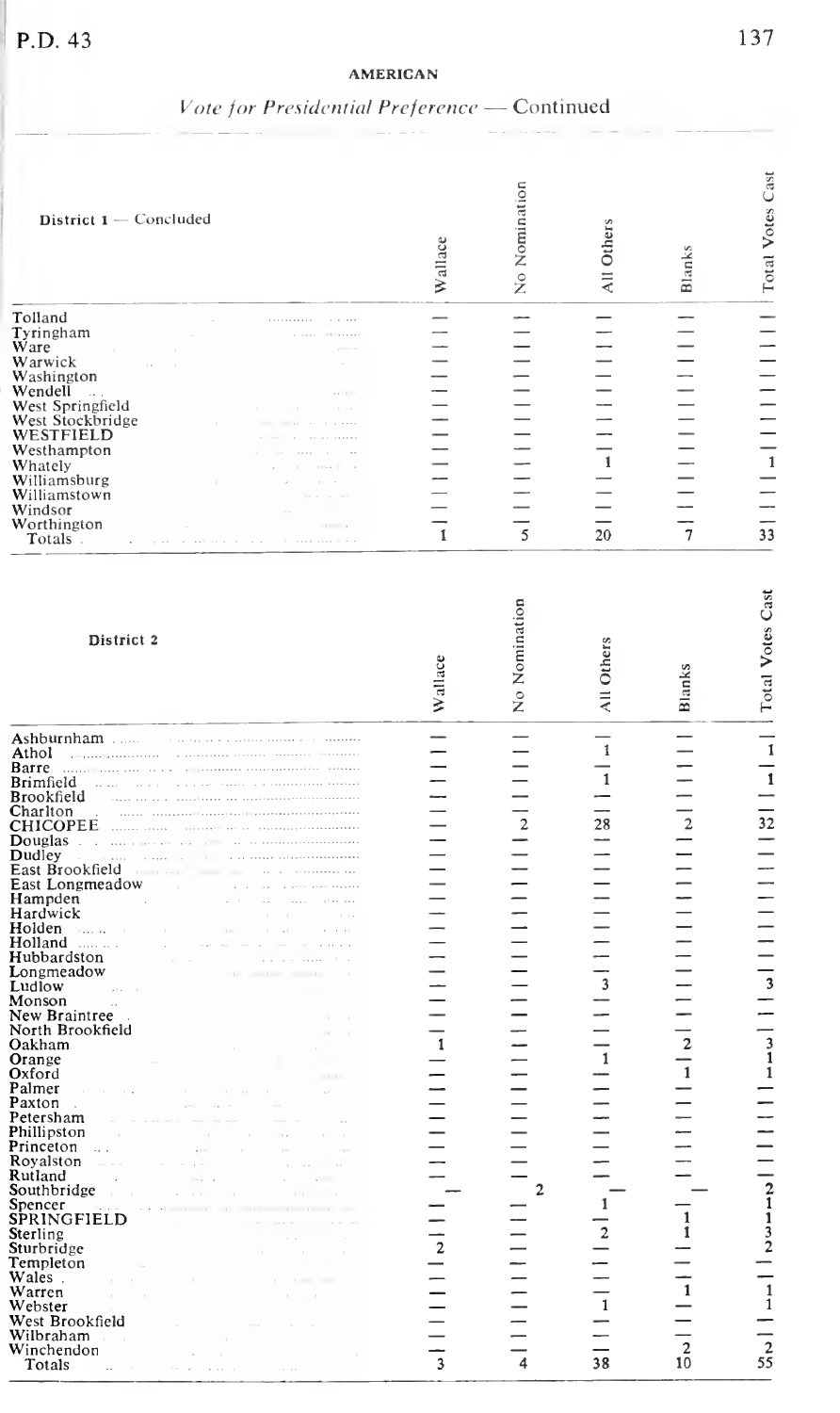# AMERICAN Vote for Presidential Preference - Continued

| District 3 |  |
|------------|--|

| Ashland<br>$\overline{2}$<br>$\mathbf{1}$<br>1<br>Auburn<br>$\cdots$<br>$\frac{2}{1}$<br>$\overline{2}$<br>Bellingham<br>.<br>contract and a series of<br>n.<br>$\mathbf{a}$<br><br>$\frac{2}{2}$<br>$\frac{2}{3}$<br>and a company of the second<br>1<br>2<br>Telephone and accountance of the contract of<br>$\mathbf{1}$<br>$\overline{c}$<br>3<br>$\mathbf{1}$<br>and the company of the company of the company of the company of the company of the company of the company of the<br>.<br>$\sim$<br>- 4<br>the company of the company of<br>$\blacksquare$<br>Millbury<br>a teacher<br>$\mathbf{v}$ and<br>Millville<br>$\overline{2}$<br>and the company of the company of the<br><b>Contract</b><br>the country of the control of the component<br>$\sim$<br>$-1$<br>$1 - 2 - 2 = 2$<br>and the lost<br>4<br>3<br>ŝ<br><b>COLLEGE</b><br>×.<br>$\sim$ 10 $\sim$<br>28<br>19<br>3<br>6<br>64<br>26<br>7<br>26<br>5<br>Totals<br>$\sim$<br>and the activities of the contribution and contribution | District 3 | Wallace | No Nomination | Others<br>Ę | Blanks | Cast<br><b>Total Votes</b> |
|---------------------------------------------------------------------------------------------------------------------------------------------------------------------------------------------------------------------------------------------------------------------------------------------------------------------------------------------------------------------------------------------------------------------------------------------------------------------------------------------------------------------------------------------------------------------------------------------------------------------------------------------------------------------------------------------------------------------------------------------------------------------------------------------------------------------------------------------------------------------------------------------------------------------------------------------------------------------------------------------------------|------------|---------|---------------|-------------|--------|----------------------------|
| Berlin<br>Blackstone<br>Boylston<br>Clinton<br>Franklin<br>Grafton<br>Holliston<br>Hopedale<br>Hudson<br>Leicester<br>MARLBOROUGH<br>Medway<br>Mendon<br>Milford<br>Northborough<br>Northbridge<br>Shrewsbury<br>Southborough<br>Sutton<br>Upton<br>Uxbridge<br>Westborough<br>West Boylston<br>WORCESTER                                                                                                                                                                                                                                                                                                                                                                                                                                                                                                                                                                                                                                                                                               |            |         |               |             |        |                            |
|                                                                                                                                                                                                                                                                                                                                                                                                                                                                                                                                                                                                                                                                                                                                                                                                                                                                                                                                                                                                         |            |         |               |             |        |                            |
|                                                                                                                                                                                                                                                                                                                                                                                                                                                                                                                                                                                                                                                                                                                                                                                                                                                                                                                                                                                                         |            |         |               |             |        |                            |
|                                                                                                                                                                                                                                                                                                                                                                                                                                                                                                                                                                                                                                                                                                                                                                                                                                                                                                                                                                                                         |            |         |               |             |        |                            |
|                                                                                                                                                                                                                                                                                                                                                                                                                                                                                                                                                                                                                                                                                                                                                                                                                                                                                                                                                                                                         |            |         |               |             |        |                            |
|                                                                                                                                                                                                                                                                                                                                                                                                                                                                                                                                                                                                                                                                                                                                                                                                                                                                                                                                                                                                         |            |         |               |             |        |                            |
|                                                                                                                                                                                                                                                                                                                                                                                                                                                                                                                                                                                                                                                                                                                                                                                                                                                                                                                                                                                                         |            |         |               |             |        |                            |
|                                                                                                                                                                                                                                                                                                                                                                                                                                                                                                                                                                                                                                                                                                                                                                                                                                                                                                                                                                                                         |            |         |               |             |        |                            |
|                                                                                                                                                                                                                                                                                                                                                                                                                                                                                                                                                                                                                                                                                                                                                                                                                                                                                                                                                                                                         |            |         |               |             |        |                            |
|                                                                                                                                                                                                                                                                                                                                                                                                                                                                                                                                                                                                                                                                                                                                                                                                                                                                                                                                                                                                         |            |         |               |             |        |                            |
|                                                                                                                                                                                                                                                                                                                                                                                                                                                                                                                                                                                                                                                                                                                                                                                                                                                                                                                                                                                                         |            |         |               |             |        |                            |
|                                                                                                                                                                                                                                                                                                                                                                                                                                                                                                                                                                                                                                                                                                                                                                                                                                                                                                                                                                                                         |            |         |               |             |        |                            |
|                                                                                                                                                                                                                                                                                                                                                                                                                                                                                                                                                                                                                                                                                                                                                                                                                                                                                                                                                                                                         |            |         |               |             |        |                            |
|                                                                                                                                                                                                                                                                                                                                                                                                                                                                                                                                                                                                                                                                                                                                                                                                                                                                                                                                                                                                         |            |         |               |             |        |                            |
|                                                                                                                                                                                                                                                                                                                                                                                                                                                                                                                                                                                                                                                                                                                                                                                                                                                                                                                                                                                                         |            |         |               |             |        |                            |
|                                                                                                                                                                                                                                                                                                                                                                                                                                                                                                                                                                                                                                                                                                                                                                                                                                                                                                                                                                                                         |            |         |               |             |        |                            |
|                                                                                                                                                                                                                                                                                                                                                                                                                                                                                                                                                                                                                                                                                                                                                                                                                                                                                                                                                                                                         |            |         |               |             |        |                            |
|                                                                                                                                                                                                                                                                                                                                                                                                                                                                                                                                                                                                                                                                                                                                                                                                                                                                                                                                                                                                         |            |         |               |             |        |                            |
|                                                                                                                                                                                                                                                                                                                                                                                                                                                                                                                                                                                                                                                                                                                                                                                                                                                                                                                                                                                                         |            |         |               |             |        |                            |
|                                                                                                                                                                                                                                                                                                                                                                                                                                                                                                                                                                                                                                                                                                                                                                                                                                                                                                                                                                                                         |            |         |               |             |        |                            |
|                                                                                                                                                                                                                                                                                                                                                                                                                                                                                                                                                                                                                                                                                                                                                                                                                                                                                                                                                                                                         |            |         |               |             |        |                            |
|                                                                                                                                                                                                                                                                                                                                                                                                                                                                                                                                                                                                                                                                                                                                                                                                                                                                                                                                                                                                         |            |         |               |             |        |                            |
|                                                                                                                                                                                                                                                                                                                                                                                                                                                                                                                                                                                                                                                                                                                                                                                                                                                                                                                                                                                                         |            |         |               |             |        |                            |
|                                                                                                                                                                                                                                                                                                                                                                                                                                                                                                                                                                                                                                                                                                                                                                                                                                                                                                                                                                                                         |            |         |               |             |        |                            |
|                                                                                                                                                                                                                                                                                                                                                                                                                                                                                                                                                                                                                                                                                                                                                                                                                                                                                                                                                                                                         |            |         |               |             |        |                            |
|                                                                                                                                                                                                                                                                                                                                                                                                                                                                                                                                                                                                                                                                                                                                                                                                                                                                                                                                                                                                         |            |         |               |             |        |                            |
|                                                                                                                                                                                                                                                                                                                                                                                                                                                                                                                                                                                                                                                                                                                                                                                                                                                                                                                                                                                                         |            |         |               |             |        |                            |
|                                                                                                                                                                                                                                                                                                                                                                                                                                                                                                                                                                                                                                                                                                                                                                                                                                                                                                                                                                                                         |            |         |               |             |        |                            |
|                                                                                                                                                                                                                                                                                                                                                                                                                                                                                                                                                                                                                                                                                                                                                                                                                                                                                                                                                                                                         |            |         |               |             |        |                            |

| District 4                                                                                                                                                                                                                               | Wallace | Nominati<br>۰<br>ż | ither | Blank | ã<br>otal |
|------------------------------------------------------------------------------------------------------------------------------------------------------------------------------------------------------------------------------------------|---------|--------------------|-------|-------|-----------|
| Aver                                                                                                                                                                                                                                     |         |                    |       |       |           |
| Bolton                                                                                                                                                                                                                                   |         |                    |       |       |           |
| <b>Brookline</b>                                                                                                                                                                                                                         |         |                    |       |       |           |
| <b>FITCHBURG</b>                                                                                                                                                                                                                         |         |                    |       |       |           |
| Framingham                                                                                                                                                                                                                               |         |                    |       |       |           |
| <b>GARDNER</b>                                                                                                                                                                                                                           |         |                    |       |       |           |
| Harvard                                                                                                                                                                                                                                  |         |                    |       |       |           |
| Lancaster                                                                                                                                                                                                                                |         |                    |       |       |           |
| LEOMINSTER                                                                                                                                                                                                                               |         |                    |       |       |           |
| Lincoln                                                                                                                                                                                                                                  |         |                    |       |       |           |
| Lunenburg                                                                                                                                                                                                                                |         |                    |       |       |           |
| Maynard                                                                                                                                                                                                                                  |         |                    |       |       |           |
| <b>NEWTON</b>                                                                                                                                                                                                                            |         |                    |       |       |           |
| Shirley                                                                                                                                                                                                                                  |         |                    |       |       |           |
| Stow                                                                                                                                                                                                                                     |         |                    |       |       |           |
| Sudbury                                                                                                                                                                                                                                  |         |                    |       |       |           |
| WALTHAM                                                                                                                                                                                                                                  |         |                    |       |       |           |
| Wayland<br>Westminster                                                                                                                                                                                                                   |         |                    |       |       |           |
| Weston                                                                                                                                                                                                                                   |         |                    |       |       |           |
| a final contract to a construction of the contract of the contract of the contract of the contract of the contract of the contract of the contract of the contract of the contract of the contract of the contract of the cont<br>Totals |         |                    |       |       |           |
|                                                                                                                                                                                                                                          |         |                    |       |       |           |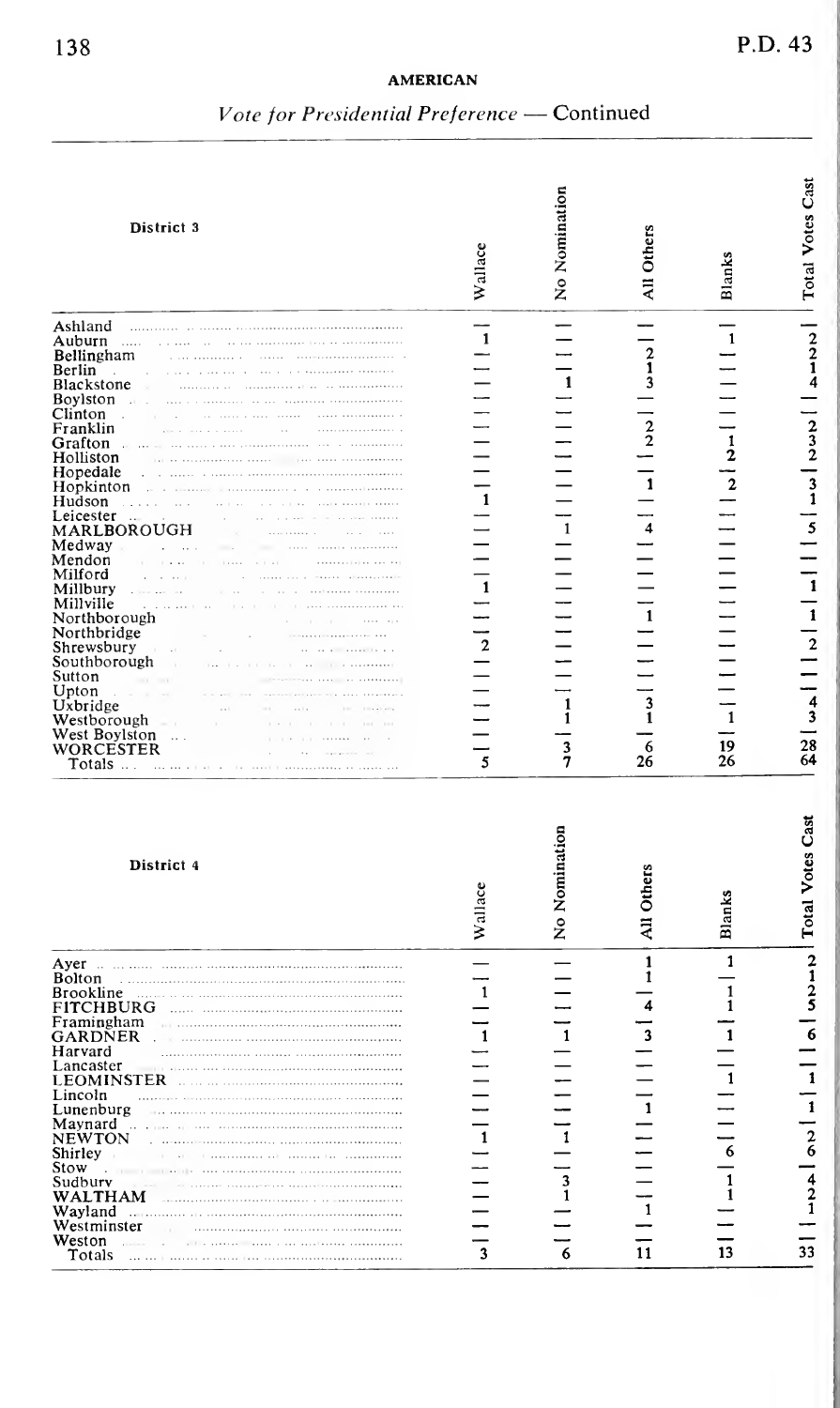### Vote for Presidential Preference — Continued

| District 5                                                                                                                                                                                                                                                                                                                                                                                                                                                                                                                                                                                                                                                                                                                                                                                                                                                                                                                                                                                                                                                                                                                                                                                                                                                                                                                                                                                                                                                                                                                                                                                                                                                                                                                                                                                                                                                                                                                                                                  | Wallace                                                                                                                                 | No Nomination | <b>Others</b><br>₹                                                                                                                                                                                       | <b>Blanks</b> | Total Votes Cast                                                                                     |
|-----------------------------------------------------------------------------------------------------------------------------------------------------------------------------------------------------------------------------------------------------------------------------------------------------------------------------------------------------------------------------------------------------------------------------------------------------------------------------------------------------------------------------------------------------------------------------------------------------------------------------------------------------------------------------------------------------------------------------------------------------------------------------------------------------------------------------------------------------------------------------------------------------------------------------------------------------------------------------------------------------------------------------------------------------------------------------------------------------------------------------------------------------------------------------------------------------------------------------------------------------------------------------------------------------------------------------------------------------------------------------------------------------------------------------------------------------------------------------------------------------------------------------------------------------------------------------------------------------------------------------------------------------------------------------------------------------------------------------------------------------------------------------------------------------------------------------------------------------------------------------------------------------------------------------------------------------------------------------|-----------------------------------------------------------------------------------------------------------------------------------------|---------------|----------------------------------------------------------------------------------------------------------------------------------------------------------------------------------------------------------|---------------|------------------------------------------------------------------------------------------------------|
| Acton<br>and a series and<br>Andover<br>a conservation<br>$\mathcal{L}(\mathcal{L})$ . The contract<br>Ashby<br>$\mathcal{C} = \mathcal{C}$ , and in the $\mathcal{C}$<br>$\alpha$ -decomposed<br>Bedford<br>control in<br>Billerica<br>$\mathcal{L}_{\rm{eff}}$<br>Boxborough<br>a sanari<br>Carlisle<br>$\sim$<br>$\sim 10^{-1}$<br>Chelmsford<br>care and<br>Concord<br>and a complete community of the community<br>$\bar{\omega}$<br>Dracut<br>main a da communica<br>Dunstable<br>Groton<br>and an interview<br>منت منشدة المنا<br>LAWRENCE<br>$\sim 100$ mass $^{-1}$<br>Lexington<br>$\begin{array}{l} \begin{array}{c} \begin{array}{c} \begin{array}{c} \end{array} \\ \begin{array}{c} \end{array} \end{array} \end{array} \end{array} \end{array} \end{array} \begin{array}{c} \begin{array}{c} \begin{array}{c} \end{array} \\ \begin{array}{c} \end{array} \end{array} \end{array} \end{array} \begin{array}{c} \begin{array}{c} \begin{array}{c} \end{array} \\ \begin{array}{c} \end{array} \end{array} \end{array} \end{array} \begin{array}{c} \begin{array}{c} \begin{array}{c} \end{array} \end{array} \end{array} \begin{array}{$<br>$\alpha = 0.14$<br>Littleton<br>LOWELL<br>a company<br><b>The Communists</b><br>$\bar{\epsilon}$ :<br>Methuen<br>$\begin{array}{ccc} \mathbf{1} & \mathbf{1} & \mathbf{1} & \mathbf{1} & \mathbf{1} & \mathbf{1} & \mathbf{1} & \mathbf{1} & \mathbf{1} & \mathbf{1} & \mathbf{1} & \mathbf{1} & \mathbf{1} & \mathbf{1} & \mathbf{1} & \mathbf{1} & \mathbf{1} & \mathbf{1} & \mathbf{1} & \mathbf{1} & \mathbf{1} & \mathbf{1} & \mathbf{1} & \mathbf{1} & \mathbf{1} & \mathbf{1} & \mathbf{1} & \mathbf{1} & \mathbf{1} & \mathbf{1} & \mathbf$<br>a marina di<br>North Reading<br>Pepperell<br>The accumulation of accumulation<br>Tewksbury<br>comments in additional comments<br>Townsend<br>second read to the community<br>Tyngsborough<br>the contract of the<br>Westford<br>Wilmington<br>÷.<br>Totals | $\frac{2}{1}$<br>$\frac{1}{3}$<br>$\frac{1}{1}$<br>$\frac{1}{2}$ $\frac{1}{2}$ $\frac{1}{2}$ $\frac{1}{2}$<br>$\overline{\frac{1}{13}}$ |               | $\frac{2}{2}$ $\frac{1}{4}$<br>$\frac{1}{2}$ $\frac{3}{1}$ $\frac{1}{2}$ $\frac{3}{15}$ $\frac{3}{15}$ $\frac{3}{15}$ $\frac{3}{15}$ $\frac{3}{15}$ $\frac{3}{15}$ $\frac{3}{15}$<br>$\frac{1}{3}$<br>66 | 20            | $\overline{2}$<br>3<br>$\frac{1}{4}$<br>20<br>34<br>30<br>5<br>5<br>5<br>6<br>1<br>ā<br>$10^{1}_{2}$ |
| District 6                                                                                                                                                                                                                                                                                                                                                                                                                                                                                                                                                                                                                                                                                                                                                                                                                                                                                                                                                                                                                                                                                                                                                                                                                                                                                                                                                                                                                                                                                                                                                                                                                                                                                                                                                                                                                                                                                                                                                                  | Wallace                                                                                                                                 | No Nomination | All Others                                                                                                                                                                                               |               | Total Votes Cast                                                                                     |
|                                                                                                                                                                                                                                                                                                                                                                                                                                                                                                                                                                                                                                                                                                                                                                                                                                                                                                                                                                                                                                                                                                                                                                                                                                                                                                                                                                                                                                                                                                                                                                                                                                                                                                                                                                                                                                                                                                                                                                             |                                                                                                                                         |               |                                                                                                                                                                                                          | Blanks        |                                                                                                      |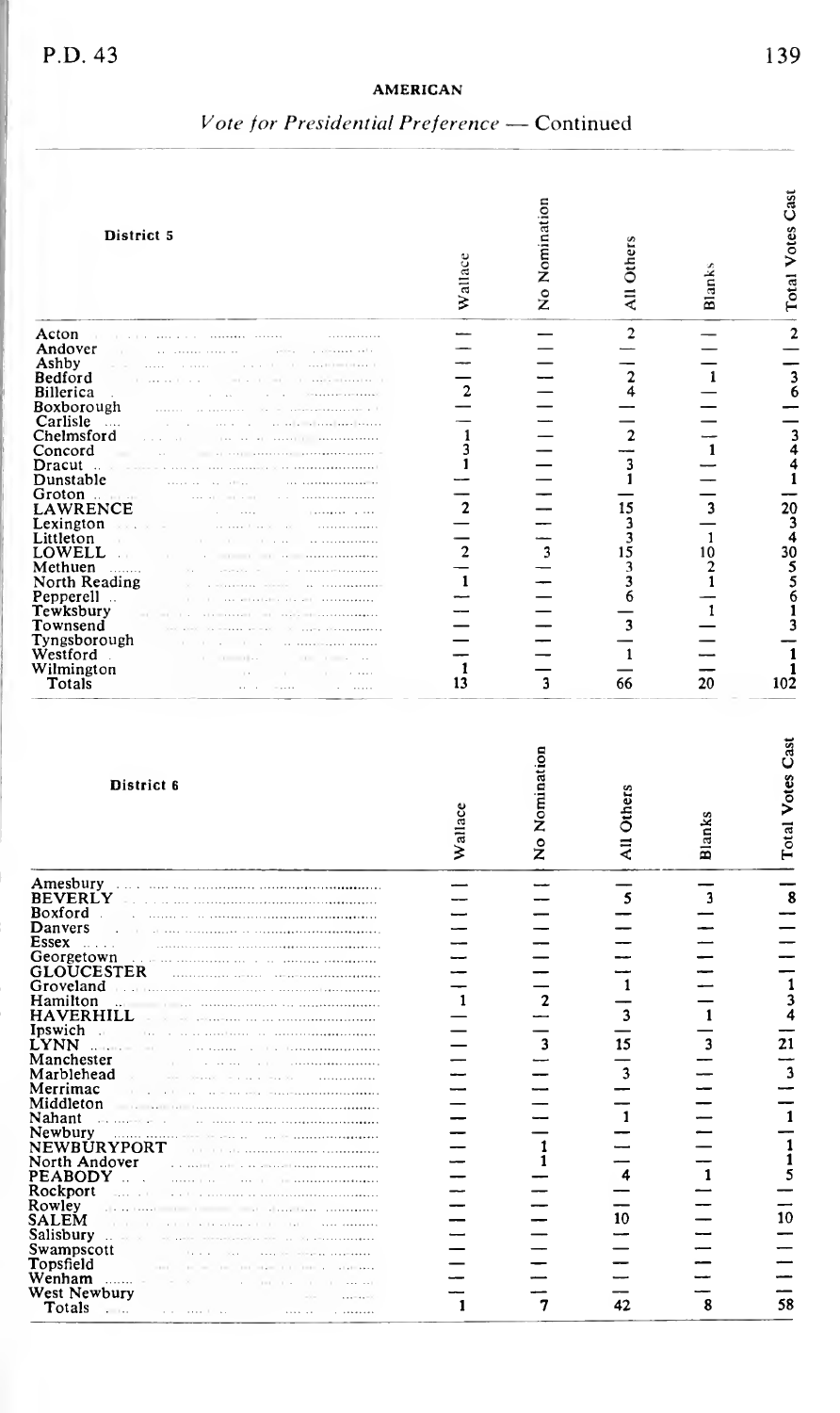| District 7                                                                                                                                                                                                                                                                                                                                                                                                                                                                      | Wallace                            | No Nomination                                                                      | All Others                                                                                                        | <b>Blanks</b>                                                                                              | <b>Total Votes Cast</b>                                                                                           |
|---------------------------------------------------------------------------------------------------------------------------------------------------------------------------------------------------------------------------------------------------------------------------------------------------------------------------------------------------------------------------------------------------------------------------------------------------------------------------------|------------------------------------|------------------------------------------------------------------------------------|-------------------------------------------------------------------------------------------------------------------|------------------------------------------------------------------------------------------------------------|-------------------------------------------------------------------------------------------------------------------|
| <b>Burlington</b><br><b>CHELSEA</b><br><b>EVERETT</b><br>Lynnfield<br>MALDEN<br>MEDFORD<br><b>MELROSE</b><br>$\sim$<br>$\mathbf{r}$<br>Reading<br><b>REVERE</b><br>Saugus<br>Stoneham<br>Wakefield<br>Winchester<br>The product communication of the communication of<br>Winthrop<br>se a na mamana a sanna.<br>WOBURN<br>and the company of the company of the company of the<br>Totals<br>÷<br>The contract of the process contract of the component contract<br>$\mathbf{r}$ | $\overline{\mathbf{3}}$            | 1<br>$\bf{1}$<br>$\frac{1}{4}$<br>$\frac{1}{2}$<br>$\frac{1}{2}$<br>$\frac{1}{13}$ | $\frac{2}{3}$ $\frac{3}{1}$ $\frac{1}{1}$ $\frac{1}{8}$ $\frac{1}{2}$ $\frac{1}{3}$ $\frac{1}{1}$<br>$rac{2}{39}$ | $\overline{a}$<br>$\begin{array}{c} 1 \\ 1 \\ 2 \end{array}$<br>$\frac{1}{1}$ $\frac{1}{1}$ $\frac{5}{15}$ | $-5344$<br>19<br>182435<br>$\frac{8}{70}$                                                                         |
| District 8                                                                                                                                                                                                                                                                                                                                                                                                                                                                      | Wallace                            | No Nomination                                                                      | Others<br>₹                                                                                                       | <b>Blanks</b>                                                                                              | <b>Total Votes Cast</b>                                                                                           |
| Arlington<br>Belmont<br><b>BOSTON:</b><br>Wards 1, 2, 5, 21 & 22<br>CAMBRIDGE<br>the include of the fundamental company<br><b>SOMERVILLE</b><br>V.<br>Watertown<br><u>kkaan aluminimaan</u><br>Totals<br>and the common common<br>$\mathbf{r} = \mathbf{r}$                                                                                                                                                                                                                     |                                    | 3<br>4<br>1<br>8                                                                   | 1<br>ī<br>$\frac{31}{22}$<br>17<br>72                                                                             | 5<br>5<br>$\mathbf{1}$<br>7<br>18                                                                          | $\begin{matrix}1\\6\end{matrix}$<br>39<br>23<br>28<br>198                                                         |
| District 9                                                                                                                                                                                                                                                                                                                                                                                                                                                                      | Wallace                            | No Nomination                                                                      | All Others                                                                                                        | <b>Blanks</b>                                                                                              | Total Votes Cast                                                                                                  |
| <b>BOSTON:</b><br>Wards 3, 4, 6, 7, 8, 9, 10, 11, 12, 13,<br>Dover<br>in the proposition of an international components.<br>Norwood<br>Walpole<br>Totals                                                                                                                                                                                                                                                                                                                        | $\mathbf{1}$<br>1<br>$\frac{1}{2}$ | 7<br>8                                                                             | 24<br>$\mathbf{1}$<br>1<br>$\frac{1}{28}$                                                                         | 6<br>1<br>$\overline{7}$                                                                                   | $\begin{array}{c} 37 \\ 1 \\ 2 \\ 1 \end{array}$<br>$\begin{array}{c}\n\overline{2} \\ 1 \\ 1 \\ 45\n\end{array}$ |

# Vote for Presidential Preference — Continued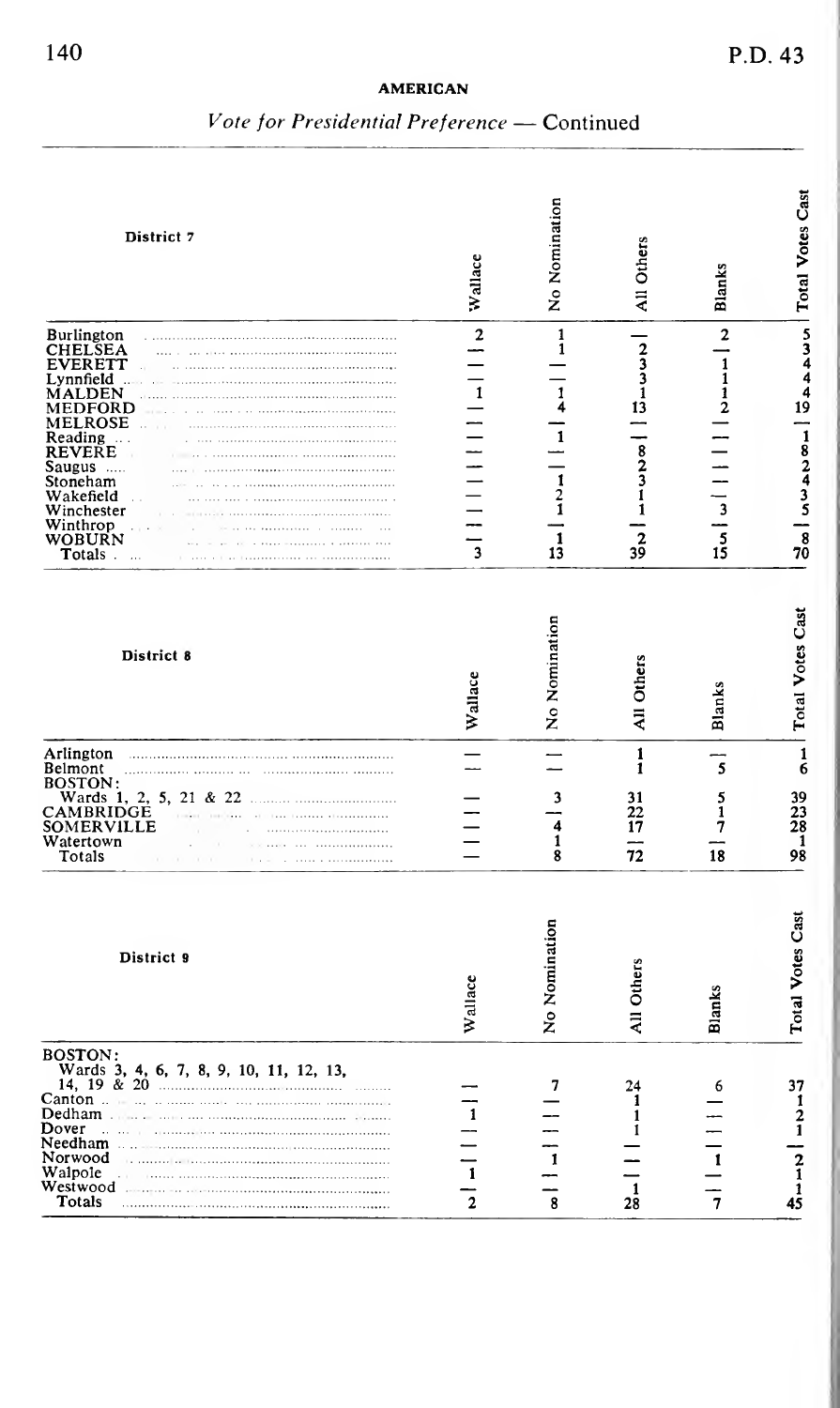#### No Nomination District 10 All Others Wallace **Blanks**  $\frac{3}{1}$ ATTLEBORO Berkley  $\mathbf{1}$ 7i **Bridgewater**  $\frac{1}{3}$ <br> $\frac{1}{17}$ Dighton  $\frac{1}{3^{35}}$ East Bridgewater Easton<br>FALL RIVER Foxborough  $\frac{1}{2}$ <br> $\frac{1}{1}$ Freetown  $\frac{1}{1}$ Hanson Lakeville  $\overline{1}$  $\frac{1}{2}$ Mansfield **Medfield**  $\frac{1}{1}$  $-61$  -  $-4$  -  $-$  -  $-21$  -  $-$  -  $-$  6 1 Middleborough Millis  $\frac{1}{4}$   $\frac{1}{4}$   $\frac{1}{4}$   $\frac{1}{4}$   $\frac{1}{4}$   $\frac{1}{4}$   $\frac{1}{4}$   $\frac{1}{10}$   $\frac{1}{10}$ Natick<br>Norfolk Norfolk<br>No. Attleborough<br>Plainville<br>Plainville<br>Raynham Rehoboth Seekonk . . . Sharon. Sherborn Somerset<br>Swansea Swansea<br>TAUNTON<br>Wellesley<br>West Bridgewater  $\frac{2}{1}$  $\dot{=}$ Westport<br>Wrentham  $\frac{1}{65}$  $\frac{1}{14}$  $\overline{56}$ Totals ... **Total Votes Cast** Nomination District 11 Others Wallace Blanks ş इं  $\frac{1}{10}$ Abington  $\overline{4}$  $\mathbf{1}$  $\overline{4}$  $\mathbf{1}$ Avon - $\overline{a}$ **BOSTON:** Wards 15, 16, 17 & 18 ...  $\overline{\mathbf{c}}$  $\frac{6}{3}$  $\frac{3}{5}$  $\frac{5}{29}$  $\frac{5}{2}$   $\frac{1}{3}$   $\frac{1}{2}$  $\frac{13}{3}$ 5<br>  $\frac{5}{1}$ 6<br>  $\frac{6}{2}$ 5<br>  $\frac{2}{2}$ 68  $\frac{1}{1}$   $\frac{1}{1}$   $\frac{1}{1}$   $\frac{1}{1}$   $\frac{1}{1}$   $\frac{1}{1}$   $\frac{1}{1}$   $\frac{1}{1}$ Braintree<br>BROCKTON The community of the community of the community Ξ  $\frac{1}{4}$ Holbrook Milton<br>QUINCY Randolph Stoughton<br>Whitman  $\overline{1}$ Totals **Experimental Contract Contract Contract Contract Contract Contract Contract Contract Contract Contract Contract Contract Contract Contract Contract Contract Contract Contract Contract Contract Contract Contract Con**  $\overline{14}$

## AMERICAN Vote for Presidential Preference — Continued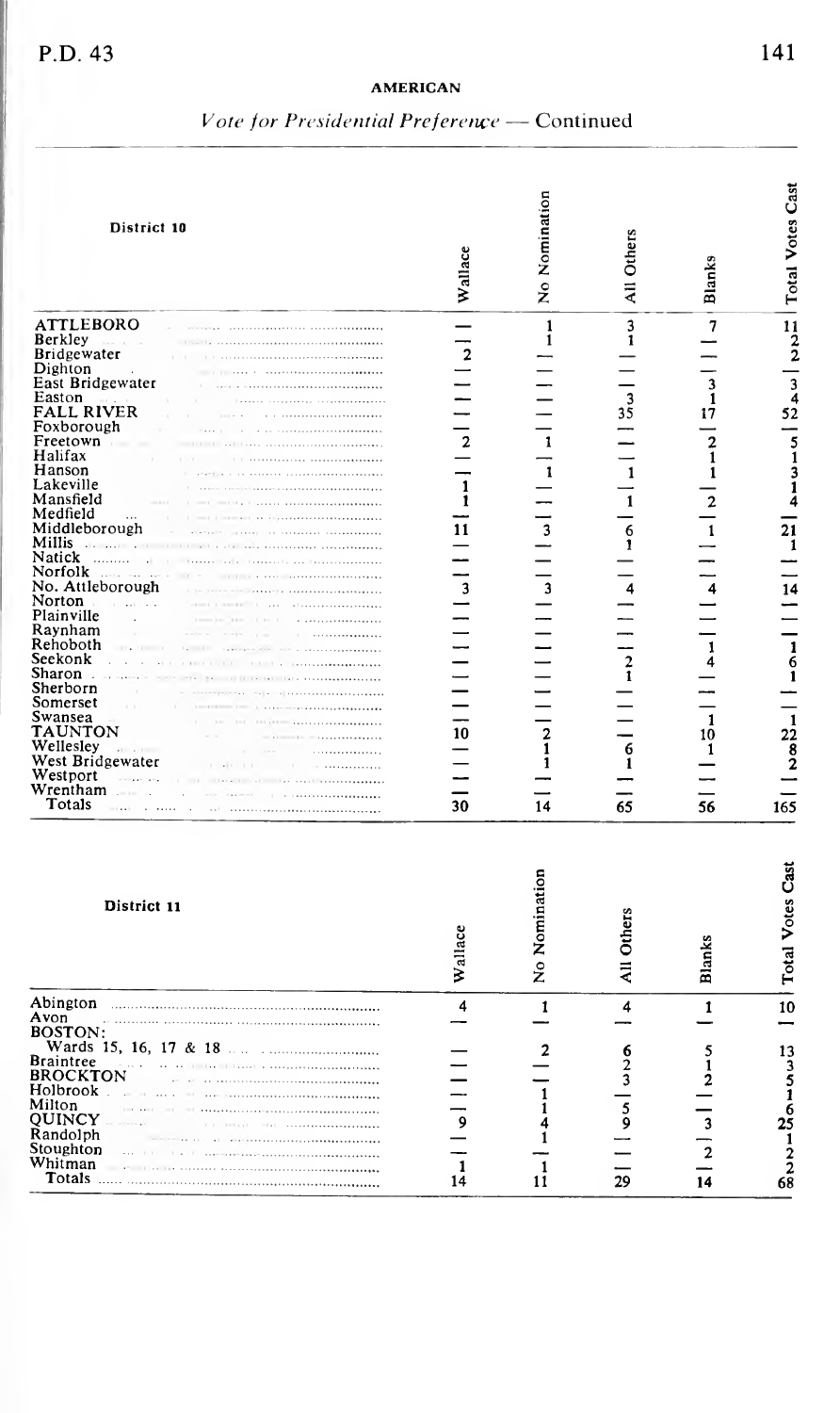### AMERICAN

### Vote for Presidential Preference - Continued

| District 12                                                                                                                                                                                                                                                                                                                                                                                                                                                                                                                                                                                                                                                                                                                                                                                                                                                                                                                                                                                                                                                                                                                                                                                                                                                                                                                                                                                                                                                                                                                                                                                                                                                                                                                                                                                                                                                                                                                                                                                                                                                                                                                                                                                                                                                                                                                                                                                                                                                                               | Wallace                                                                                                                            | No Nomination                                                                                                                                                                                                                                             | <b>Others</b><br>₹                                                                                                                                       | <b>Blanks</b>                                                                            | Total Votes Cast                                                                                                                                                                                                                                                                        |
|-------------------------------------------------------------------------------------------------------------------------------------------------------------------------------------------------------------------------------------------------------------------------------------------------------------------------------------------------------------------------------------------------------------------------------------------------------------------------------------------------------------------------------------------------------------------------------------------------------------------------------------------------------------------------------------------------------------------------------------------------------------------------------------------------------------------------------------------------------------------------------------------------------------------------------------------------------------------------------------------------------------------------------------------------------------------------------------------------------------------------------------------------------------------------------------------------------------------------------------------------------------------------------------------------------------------------------------------------------------------------------------------------------------------------------------------------------------------------------------------------------------------------------------------------------------------------------------------------------------------------------------------------------------------------------------------------------------------------------------------------------------------------------------------------------------------------------------------------------------------------------------------------------------------------------------------------------------------------------------------------------------------------------------------------------------------------------------------------------------------------------------------------------------------------------------------------------------------------------------------------------------------------------------------------------------------------------------------------------------------------------------------------------------------------------------------------------------------------------------------|------------------------------------------------------------------------------------------------------------------------------------|-----------------------------------------------------------------------------------------------------------------------------------------------------------------------------------------------------------------------------------------------------------|----------------------------------------------------------------------------------------------------------------------------------------------------------|------------------------------------------------------------------------------------------|-----------------------------------------------------------------------------------------------------------------------------------------------------------------------------------------------------------------------------------------------------------------------------------------|
| Acushnet<br>Barnstable<br>Bourne.<br>the contract of the contract of the contract of the contract of the contract of the contract of the contract of<br>Brewster<br>Carver<br>Chatham<br>Chilmark<br>Cohasset<br>Dartmouth<br>à.<br>Dennis<br>and a<br>Duxbury<br>Eastham<br>Edgartown<br>Fairhaven<br>Falmouth<br>Gay Head<br>Gosnold<br>a same as summer communication and<br>Hanover<br>case in this community was announced and<br>Harwich<br>Hingham<br>$\begin{minipage}{.4\linewidth} \begin{tabular}{l} \hline \multicolumn{3}{c}{\textbf{0.66}} \end{tabular} \end{minipage}$<br>$\alpha = \alpha$ .<br>Hull<br>$\sim$<br><b>Service State</b><br>and a complete the complete and complete complete the complete<br>Kingston<br>Marion<br>Marshfield<br>communications and communications<br>Mashpee<br>Mattapoisett<br>Nantucket<br><b>NEW BEDFORD</b><br>$\lambda$<br>Norwell<br>Oak Bluffs<br>$\begin{minipage}{.4\linewidth} \begin{tabular}{l} \hline \multicolumn{3}{c}{\textbf{0.1}} \end{tabular} \end{minipage} \begin{minipage}{.4\linewidth} \begin{tabular}{l} \hline \multicolumn{3}{c}{\textbf{0.1}} \end{tabular} \end{minipage} \begin{minipage}{.4\linewidth} \begin{tabular}{l} \hline \multicolumn{3}{c}{\textbf{0.1}} \end{tabular} \end{minipage} \begin{minipage}{.4\linewidth} \begin{tabular}{l} \hline \multicolumn{3}{c}{\textbf{0.1}} \end{tabular} \end{minipage} \begin{minipage}{.$<br>Orleans<br>.<br>$\ddot{\phantom{a}}$<br>Pembroke<br>$\bar{z}$<br>Plymouth<br>$\bar{\alpha}$<br>Plympton<br>Provincetown.<br>1999 - La constituito de la componición de la constituito de la constituito de la constituito de la constituit<br>La constituito de la constituito de la constituito de la constituito de la constituito de la constituito de la<br>Rochester<br>a component and components of the components<br>Rockland<br>and a series<br>Sandwich<br>Scituate.<br>$\sim$<br>Tisbury<br>$\label{eq:1} \frac{1}{2} \int_{\mathbb{R}^n} \frac{1}{2} \int_{\mathbb{R}^n} \frac{1}{2} \int_{\mathbb{R}^n} \frac{1}{2} \int_{\mathbb{R}^n} \frac{1}{2} \int_{\mathbb{R}^n} \frac{1}{2} \int_{\mathbb{R}^n} \frac{1}{2} \int_{\mathbb{R}^n} \frac{1}{2} \int_{\mathbb{R}^n} \frac{1}{2} \int_{\mathbb{R}^n} \frac{1}{2} \int_{\mathbb{R}^n} \frac{1}{2} \int_{\mathbb{R}^n} \frac{1$<br>$+ + + +$<br>Truro<br>Wareham<br>$\sim$<br>$\sim$ $\sim$<br>Wellfleet<br>West Tisbury<br>The component and announcements<br>Weymouth<br>Yarmouth<br>Totals |                                                                                                                                    | $\overline{1}$<br>$\frac{1}{1}$ $\frac{1}{1}$ $\frac{1}{1}$ $\frac{1}{3}$ $\frac{1}{1}$ $\frac{1}{1}$ $\frac{1}{1}$ $\frac{1}{1}$<br>$\frac{1}{1}$ $\frac{1}{1}$ $\frac{1}{1}$ $\frac{1}{1}$ $\frac{1}{1}$ $\frac{1}{1}$ $\frac{1}{1}$<br>$\overline{12}$ | $\overline{2}$<br>$\frac{4}{1}$<br>$\frac{-1}{1}$ $\frac{-1}{6}$ $\frac{-1}{1}$ $\frac{-1}{2}$ $\frac{-2}{2}$<br>$\overline{4}$<br>$\frac{17}{17}$<br>74 | $\frac{1}{3}$<br>$\frac{1}{2}$ $\frac{1}{17}$                                            | $-43$ $-14$ $-23$ $-4$ $-119$ $-1$ $-252$ $-2$ $-5$<br>$\frac{1}{24}$ $\frac{1}{1}$ $\frac{1}{1}$ $\frac{1}{3}$ $\frac{1}{1}$ $\frac{1}{2}$ $\frac{1}{1}$ $\frac{1}{2}$ $\frac{1}{2}$ $\frac{1}{2}$ $\frac{1}{2}$ $\frac{1}{2}$ $\frac{1}{2}$ $\frac{1}{2}$ $\frac{1}{2}$ $\frac{1}{2}$ |
| Congressional<br><b>Districts</b><br><b>FIRST</b><br><b>SECOND</b><br>THIRD<br>FOURTH<br>FIFTH<br><b>SIXTH</b><br>SEVENTH<br>EIGHTH<br>the contract of the contract of the contract of the contract of<br>INTH<br>TENTH<br><b>ELEVENTH</b><br><b>TWELFTH</b><br>TOTALS                                                                                                                                                                                                                                                                                                                                                                                                                                                                                                                                                                                                                                                                                                                                                                                                                                                                                                                                                                                                                                                                                                                                                                                                                                                                                                                                                                                                                                                                                                                                                                                                                                                                                                                                                                                                                                                                                                                                                                                                                                                                                                                                                                                                                    | Wallace<br>$\mathbf{1}$<br>$3\overline{)3\overline{3}}$<br>$1\overline{3}$<br>$3\overline{)3}$<br>$\frac{2}{30}$<br>14<br>11<br>86 | No Preference<br>5476371388<br>$\frac{14}{11}$<br>98                                                                                                                                                                                                      | Others<br>$\bar{z}$<br>$\frac{20}{38}$<br>$\frac{38}{26}$<br>$\frac{11}{11}$<br>66<br>42<br>39<br>72<br>28<br>65<br>$\frac{29}{74}$<br>510               | Blanks<br>7<br>10<br>26<br>13<br>20<br>8<br>15<br>15<br>18<br>7<br>56<br>14<br>17<br>211 |                                                                                                                                                                                                                                                                                         |